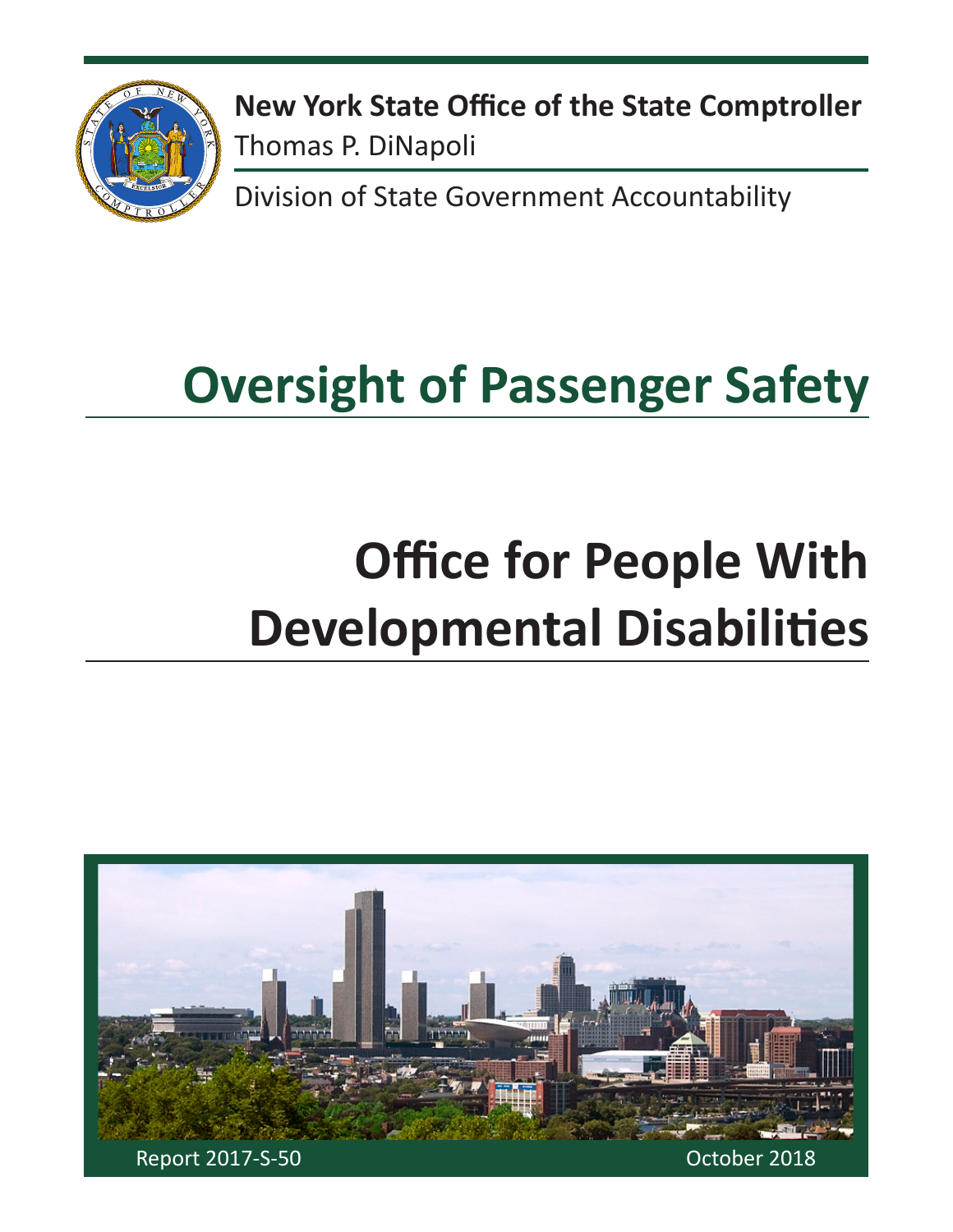# **Executive Summary**

### **Purpose**

To determine whether the Office for People With Developmental Disabilities (OPWDD) ensures that its vehicles are being operated safely by employees with valid driver licenses. The audit covers New York City OPWDD facilities during the period of April 1, 2015 through June 26, 2018.

### **Background**

OPWDD works to help people with developmental disabilities live richer lives. Services provided by OPWDD include long-term care and residential supports and services, primarily in community settings. Regional Developmental Disabilities State Operations Offices (DDSOOs) administer and oversee State operations for OPWDD, including the direct delivery of services to people with developmental disabilities by State staff. These services include transporting clients from OPWDDrun residences to service providers or medical appointments. OPWDD staff use the agency's more than 3,000 State-owned vehicles as well as hired contractors to transport individuals who live in OPWDD-run residences.

In the New York City region, there are 115 such residences overseen by four local Developmental Disabilities Services Offices (DDSOs): Metro NY (Bronx and Manhattan), Brooklyn, Bernard M. Fineson (Queens), and Staten Island. According to OPWDD, about 450 vehicles are assigned to the four DDSOs, and residences are assigned one or two vehicles, depending on the number of clients.

OPWDD participates in the Department of Motor Vehicles License Event Notification Service (LENS), an automated reporting system that notifies organizations of driver-related events, such as the expiration and renewal of driver licenses; the suspension, revocation, and restoration of driver licenses; traffic convictions; and reportable accidents.

### **Key Findings**

Our review found many critical driving-related issues that place OPWDD clients, children, and the public at risk, as follows:

- Because OPWDD drivers repeatedly failed to obey traffic rules, many vehicles assigned to transport OPWDD's vulnerable clients were issued violations for serious traffic infractions, such as running red lights and speeding through school zones.
- OPWDD does not analyze traffic violations to identify whether employees need training or counseling, or if they should be reassigned.
- DDSOs are not properly monitoring LENS reports to identify drivers whose licenses have been suspended. We identified seven employees who continued to drive OPWDD vehicles assigned to transport clients, despite having suspended driver licenses.
- OPWDD has not provided the DDSOs with guidance on how to address the payment and recoupment of fines, penalties, and interest resulting from violations. As a result, fines are often not paid timely, while OPWDD continues to incur penalties and interest. Furthermore, most of the \$200,000 in fines, interest, and penalties paid by OPWDD for violations incurred by its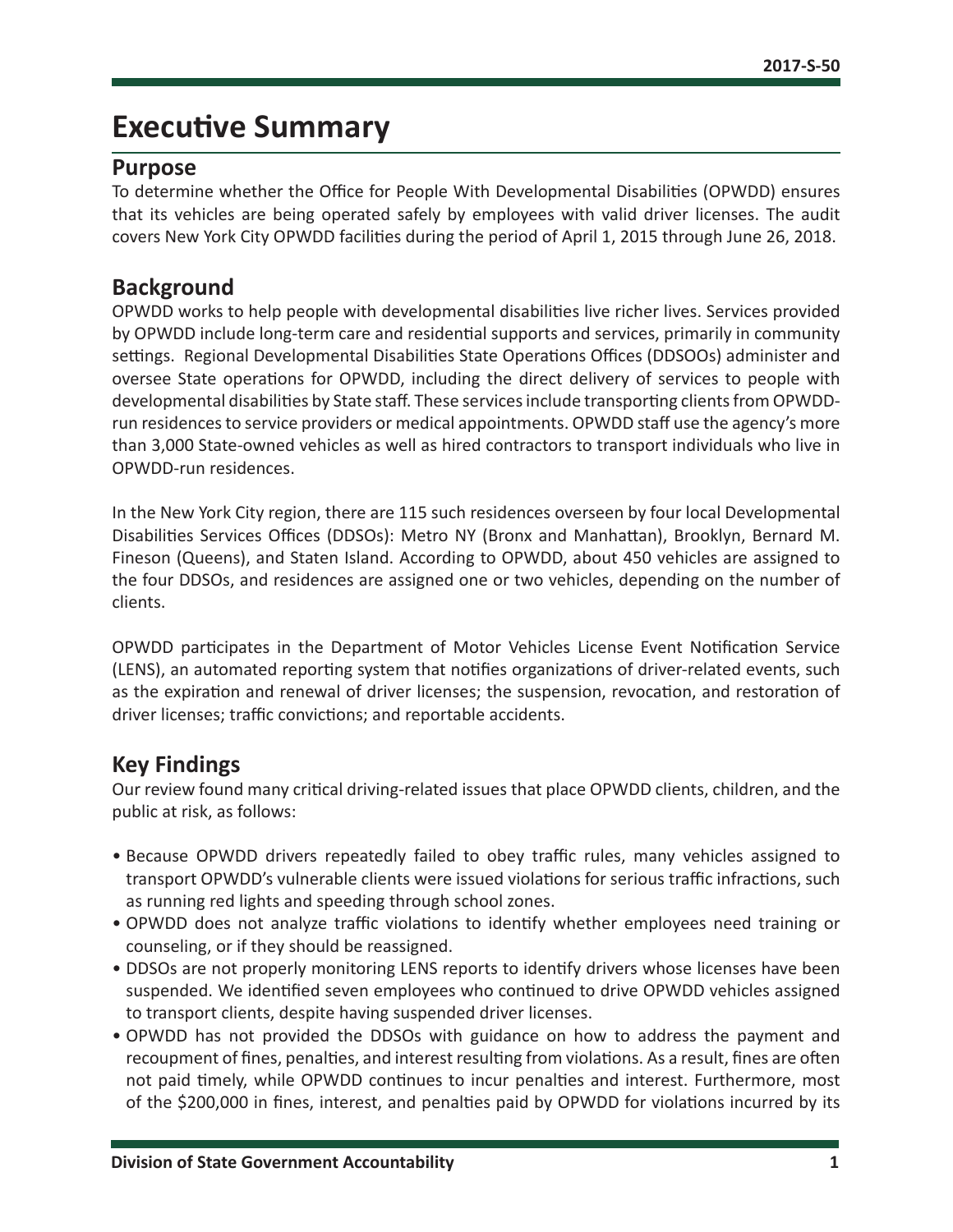drivers had not been recouped from the employees responsible, leaving the State to bear the burden.

• Repairs related to manufacturer recalls are not being done timely, or at all.

### **Key Recommendations**

- Analyze traffic violations and driving histories to identify whether employees need training or counseling, or if they should be reassigned.
- Establish procedures to identify employees responsible for traffic violations so that fines are paid timely and/or can be recouped. Ensure that the fines, penalties, and interest identified in this report are collected from employees, as warranted.
- Monitor LENS reports to ensure employees maintain valid driver licenses, and strengthen the monitoring process to ensure employees with suspended licenses do not drive OPWDD vehicles.
- Ensure recall repairs are done timely and maintain supporting documentation of the repairs.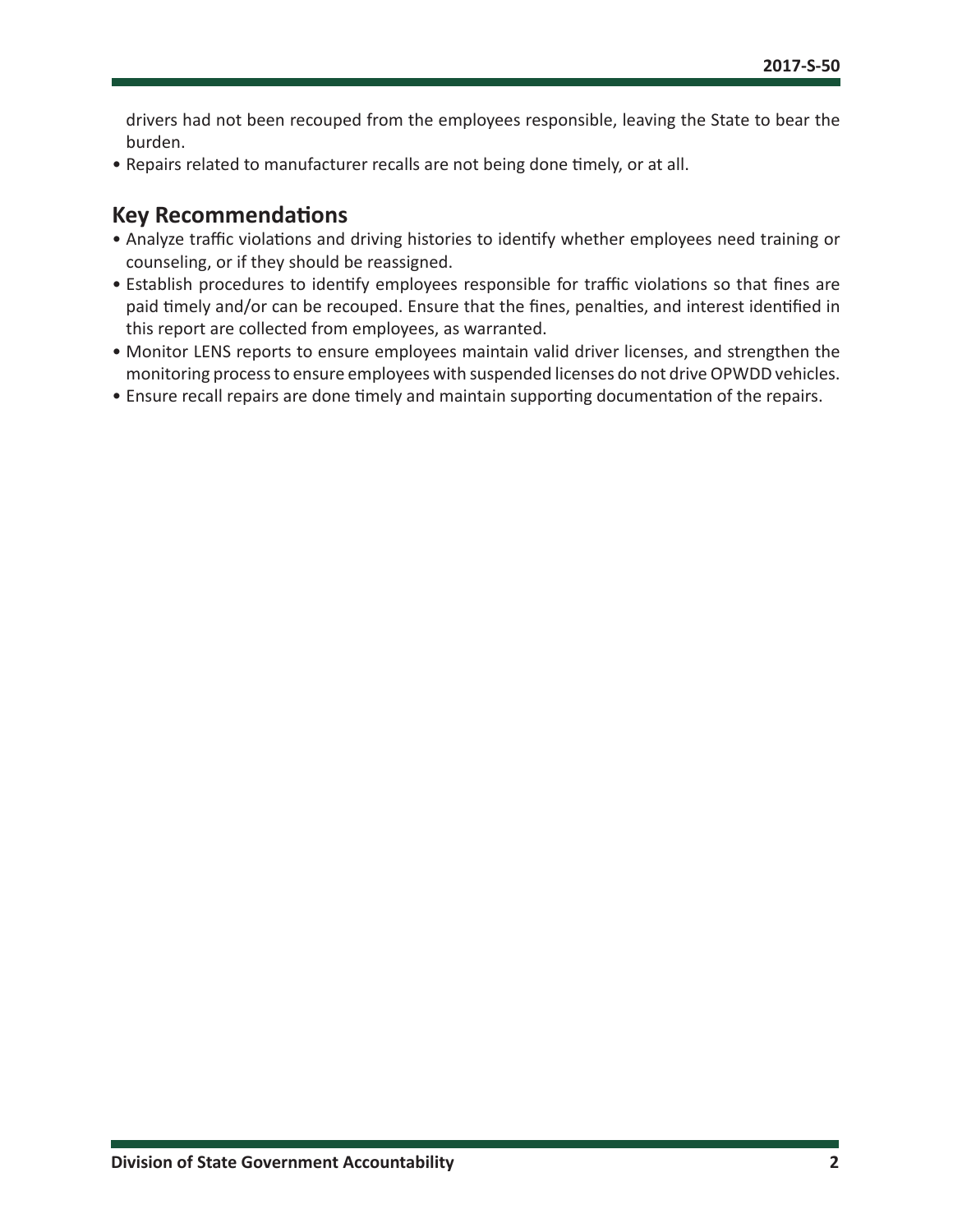## **State of New York Office of the State Comptroller**

### **Division of State Government Accountability**

October 1, 2018

Ms. Kerry A. Delaney Acting Commissioner Office for People With Developmental Disabilities 44 Holland Avenue Albany, NY 12207

Dear Ms. Delaney:

The Office of the State Comptroller is committed to helping State agencies, public authorities, and local government agencies manage government resources efficiently and effectively and, by so doing, providing accountability for tax dollars spent to support government operations. The Comptroller oversees the fiscal affairs of State agencies, public authorities, and local government agencies, as well as their compliance with relevant statutes and their observance of good business practices. This fiscal oversight is accomplished, in part, through our audits, which identify opportunities for improving operations. Audits can also identify strategies for reducing costs and strengthening controls that are intended to safeguard assets.

Following is a report of our audit entitled *Oversight of Passenger Safety*. The audit was performed pursuant to the State Comptroller's authority as set forth in Article V, Section 1 of the State Constitution and Section 8 of the State Finance Law.

This audit's results and recommendations are resources for you to use in effectively managing your operations and in meeting the expectations of taxpayers. If you have any questions about this report, please feel free to contact us.

Respectfully submitted,

*Office of the State Comptroller Division of State Government Accountability*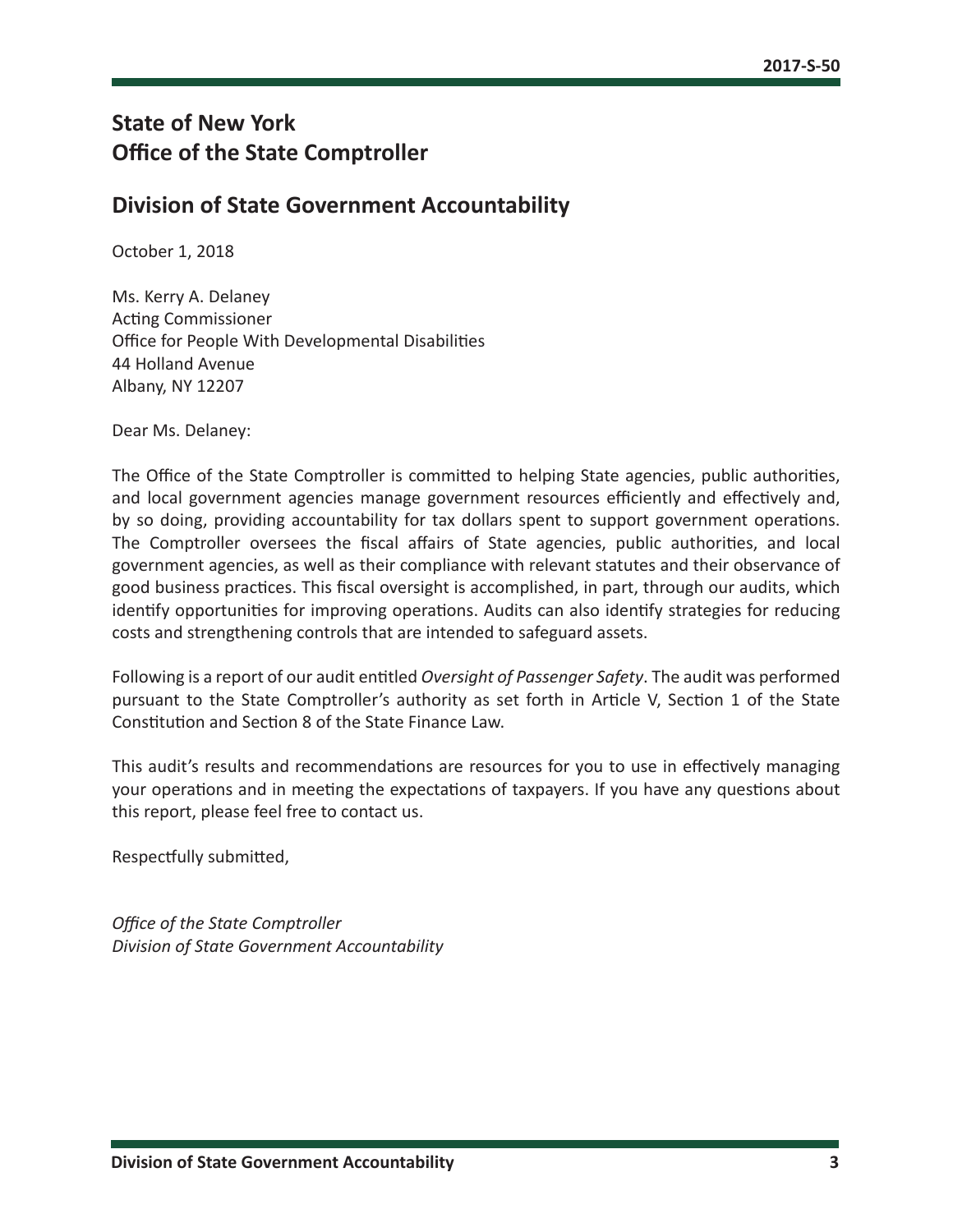# **Table of Contents**

| Background                                                | 5  |  |  |  |
|-----------------------------------------------------------|----|--|--|--|
| <b>Audit Findings and Recommendations</b>                 | 6  |  |  |  |
| <b>Employees Not Obeying Traffic Rules</b>                | 6  |  |  |  |
| Payment of Fines Issued to OPWDD Vehicles                 | 8  |  |  |  |
| Drivers With Suspended Licenses or Poor Driving Histories | 9  |  |  |  |
| <b>Vehicle Recalls</b>                                    | 11 |  |  |  |
| Recommendations                                           | 12 |  |  |  |
| Audit Scope, Objective, and Methodology                   | 12 |  |  |  |
| Authority                                                 | 13 |  |  |  |
| <b>Reporting Requirements</b>                             | 13 |  |  |  |
| <b>Contributors to This Report</b>                        | 15 |  |  |  |
| Agency Comments and State Comptroller's Comments          |    |  |  |  |

**State Government Accountability Contact Information: Audit Director:** Kenrick Sifontes **Phone:** (212) 417-5200 **Email:** [StateGovernmentAccountability@osc.](mailto:StateGovernmentAccountability%40osc.ny.gov?subject=)ny.gov **Address:** Office of the State Comptroller Division of State Government Accountability 110 State Street, 11th Floor Albany, NY 12236 This report is also available on our website at: [www.osc.state.ny.us](http://www.osc.state.ny.us)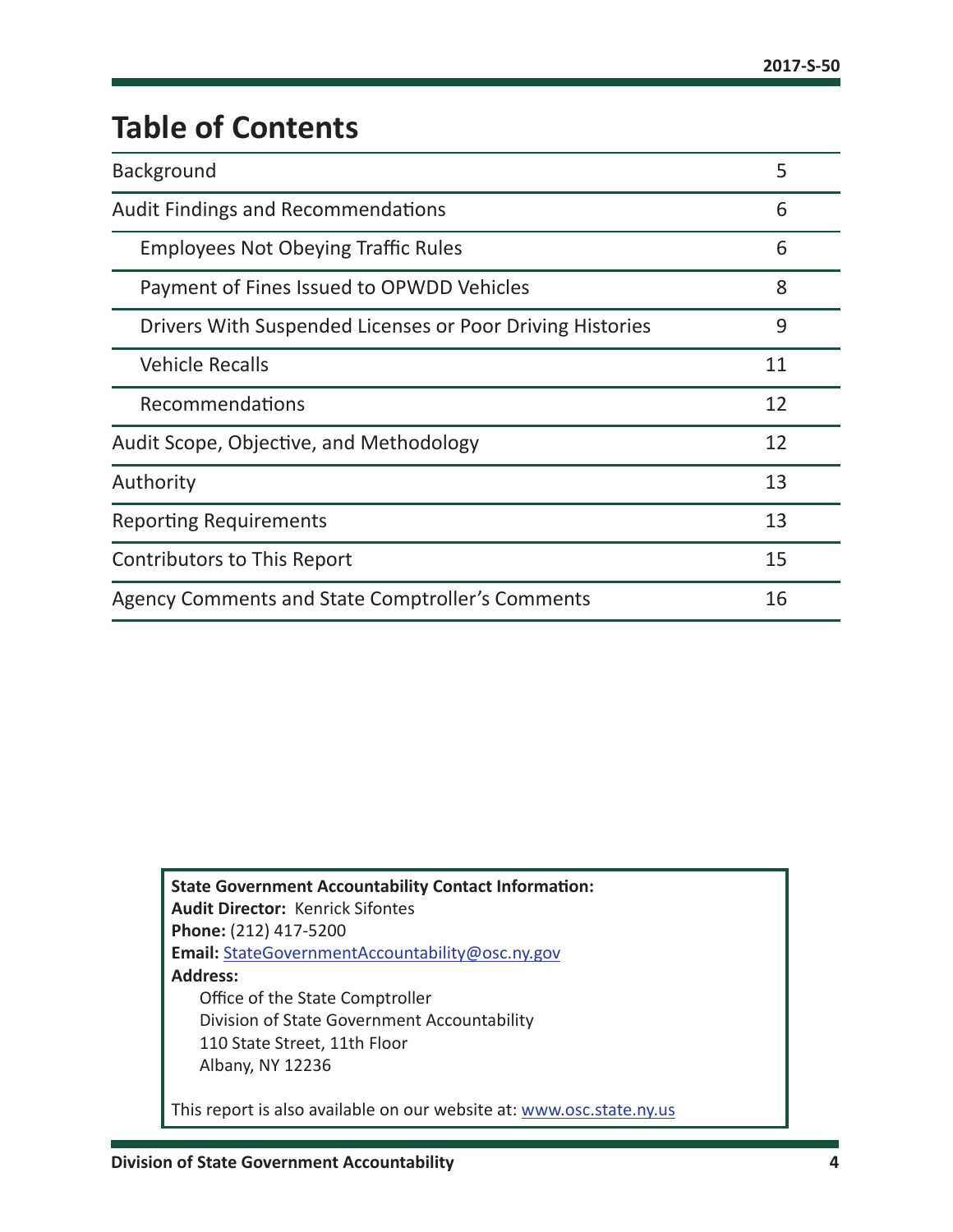# <span id="page-5-0"></span>**Background**

The Office for People With Developmental Disabilities (OPWDD) works to help people with developmental disabilities live richer lives. OPWDD achieves this by providing supports and services and maximizing opportunities for the people it serves through collaboration with local and statewide entities. OPWDD is responsible for coordinating services for more than 130,000 New Yorkers with developmental disabilities, offering services directly and through a network of approximately 700 not-for-profit service-providing agencies. Private not-for-profits offer about 80 percent of services while the State furnishes the remaining 20 percent.

Services provided by OPWDD include long-term care and residential supports and services, primarily in community settings. Approximately 1,200 people with more intense needs reside in institutional settings, such as developmental centers, secure facilities, and residential schools for children. These schools are jointly operated by OPWDD and the State Education Department.

OPWDD also provides State-funded family support services to assist families in providing care for loved ones who live full time in their family homes, as well as employment support, which includes ongoing job coaching, job matching, and vocational training.

Regional Developmental Disabilities State Operations Offices (DDSOOs) administer and oversee State operations for OPWDD, including the direct delivery of services to people with developmental disabilities by State staff. These services include transporting clients from OPWDD-run residences to service providers or medical appointments. OPWDD staff use the agency's more than 3,000 State-owned vehicles as well as hired contractors to transport individuals who live in OPWDD-run residences.

In the New York City (NYC) region, there are 115 such residences overseen by four local Developmental Disabilities Services Offices (DDSOs): Metro NY (Bronx and Manhattan), Brooklyn, Bernard M. Fineson (Queens), and Staten Island. Each DDSO has a business office, a human resource (HR) office, and a transportation office. According to OPWDD, about 450 vehicles are assigned to the four NYC DDSOs. Residences are assigned one or two vehicles, depending on the number of clients. Generally, employees in the titles of Direct Support Assistant or Developmental Assistant are responsible for driving OPWDD clients. There were 4,514 employees in these two titles during the period of April 1, 2015 through February 28, 2018.

OPWDD participates in the Department of Motor Vehicles (DMV) License Event Notification Service (LENS), an automated reporting system that notifies organizations of driver-related events, such as the expiration and renewal of driver licenses; the suspension, revocation, and restoration of driver licenses; traffic convictions; and reportable accidents.

OPWDD's rules and regulations have specific requirements addressing the safety and well-being of individuals receiving services from OPWDD or its providers. Regional offices and providers must have policies and procedures in place to ensure that individuals are transported safely and that vehicle operators are properly trained and comply with all State licensing and traffic laws.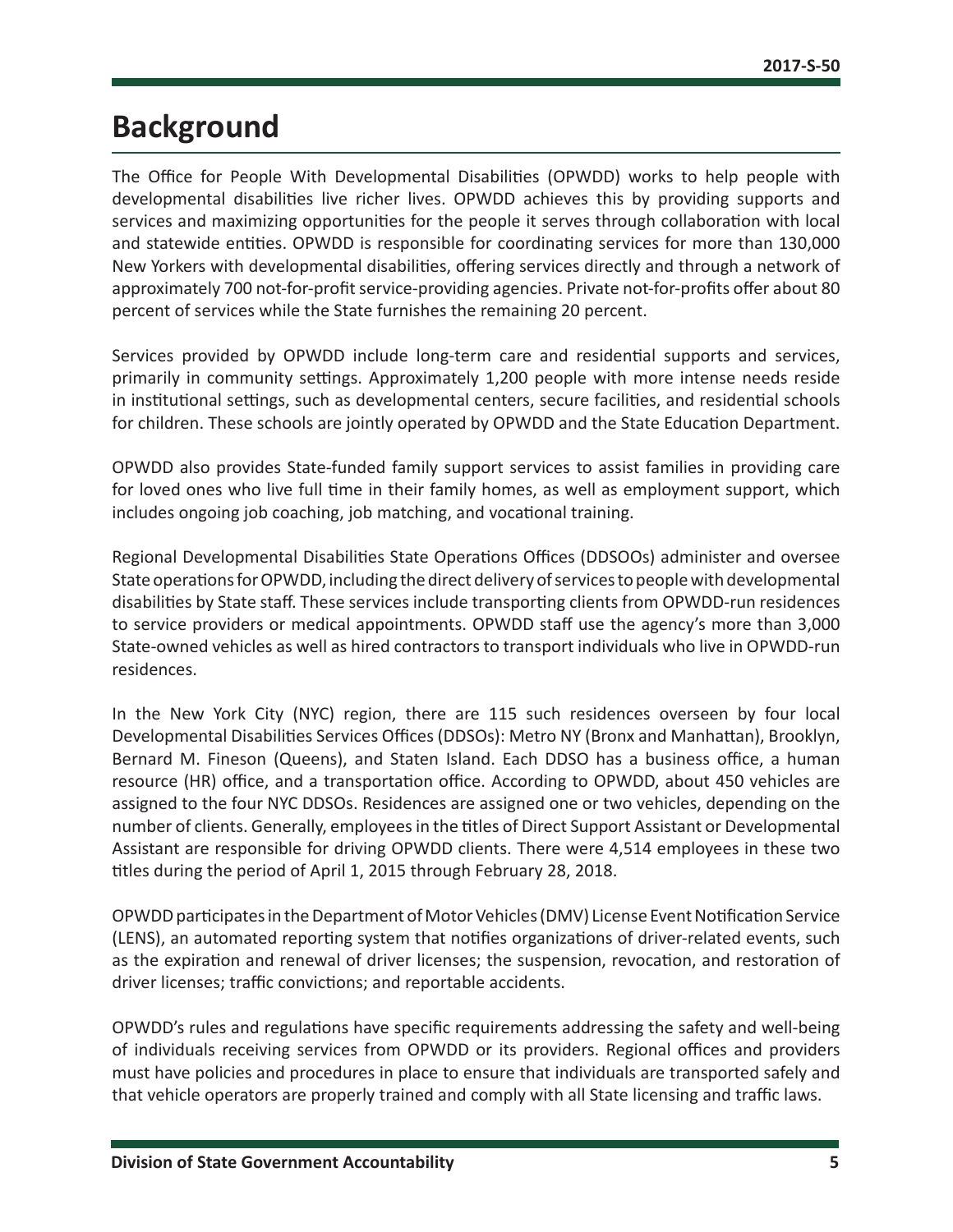# <span id="page-6-0"></span>**Audit Findings and Recommendations**

## **Employees Not Obeying Traffic Rules**

According to OPWDD's Fleet Management Policy, drivers must comply with all traffic rules, and drivers of State vehicles are personally responsible for all parking, moving, and other violations they incur. OPWDD maintains vehicle information in the Office of General Services (OGS) Fleetwave Centralized Inventory Management System; we obtained such information from OGS.

Using the listing of OPWDD vehicles and plate numbers assigned to the four NYC DDSOs, we searched the NYC Parking Violations Bureau database to identify outstanding violations associated with OPWDD vehicles. Our search, conducted in October 2017, found 467 unpaid violations, incurring \$43,000 in fines, penalties, and interest, issued to 144 vehicles assigned to these DDSOs (see Table 1). Of the 467 unpaid violations, 273 were for speeding in school zones, with Brooklyn DDSO vehicles incurring 203 (74 percent) of the 273 violations.

| <b>Violation</b>                  | <b>Bernard M.</b> | <b>Brooklyn</b> | <b>Metro</b> | <b>Staten</b> | <b>Totals</b> |
|-----------------------------------|-------------------|-----------------|--------------|---------------|---------------|
|                                   | <b>Fineson</b>    |                 | <b>NY</b>    | <b>Island</b> |               |
| Photo School Zone Speed Violation | 52                | 203             | 14           | 4             | 273           |
| Failure to Stop at Red Light      | 5                 | 13              | 1            | 1             | 20            |
| Inspection/Registration Expired   | 0                 | 3               | 0            | 5             | 8             |
| <b>Bus Lane Violations</b>        | 1                 | 28              | 0            | 0             | 29            |
| Fire Hydrant                      | 5                 | 10              | 1            | 0             | 16            |
| No Parking (Street Clean)         | 5                 | 35              | 2            | 0             | 42            |
| No Parking (Non-Compliance With   | 3                 | 11              | 0            | $\Omega$      | 14            |
| Sign)                             |                   |                 |              |               |               |
| Double Parking                    | 3                 | 3               | 5            | $\Omega$      | 11            |
| No Standing                       | 4                 | 7               | 2            | 0             | 13            |
| Failure to Display Meter Receipt  | 5                 | 15              | 3            | 2             | 25            |
| Other                             | 4                 | 10              | 2            | 0             | 16            |
| <b>Totals</b>                     | 87                | 338             | 30           | 12            | 467           |

**Table 1 - Outstanding Violations Issued to OPWDD Vehicles**

OPWDD officials agreed that 452 of the 467 violations were unpaid at the time of our review. They took exception to the status of the remaining 15 violations, including 11 that they assert were paid as of October 2017. However, these 11 violations had outstanding balances at the time of our review, which could have been related to penalties and interest. Staten Island is the only DDSO that maintained information for paid violations indicating the type of violation incurred, so we analyzed this information. According to these records, for the period June 29, 2015 to February 7, 2018, the Staten Island DDSO paid for approximately 215 traffic violations received by its drivers – 130 of these violations were for speeding through school zones. This confirms that, even among paid violations on Staten Island, school zone violations were the most prevalent.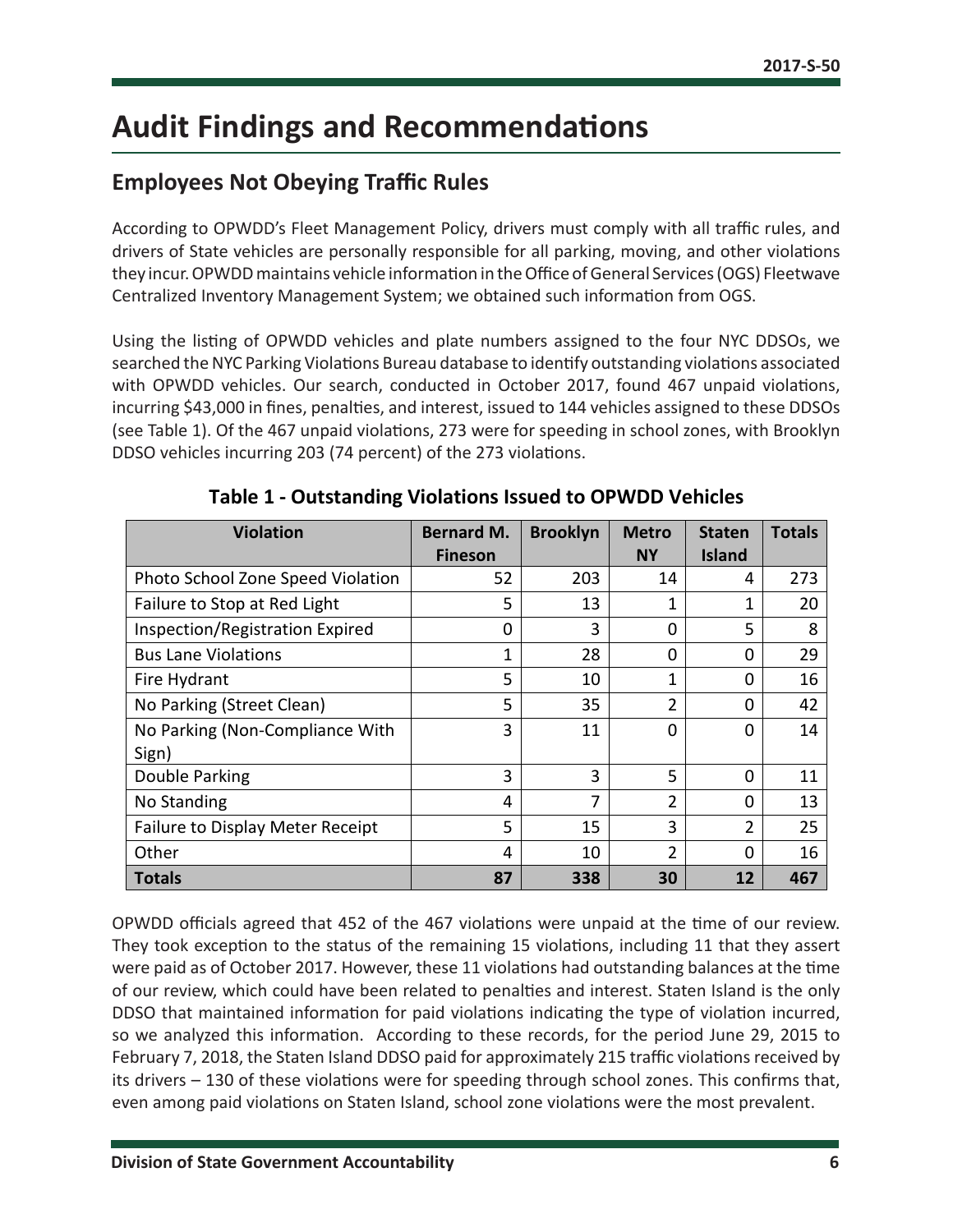In an effort to eliminate traffic deaths and injuries, the State enacted Section 1180-b of the New York State Vehicle and Traffic Law in 2013. This law granted NYC the authority to install a pilot photo speed violation monitoring program to deter speeding in 20 school zones. In June 2014, the pilot was expanded to 140 school zones. The law allows NYC to deter speeding with speed  $cameras<sup>1</sup>$ :

- On school days during school hours, including one hour before and one hour after the school day; and
- During student activities at the school, including up to 30 minutes immediately before and up to 30 minutes immediately after such student activities.

According to a report by the NYC Department of Transportation, the faster a vehicle is moving, the harder it is for the driver of that vehicle to avoid a crash. For example:

- At a speed of 40 mph, a driver would need 300 feet to perceive, react, and brake in response to an unexpected event, twice the distance that would be needed at a speed of 25 mph (150 feet).
- A pedestrian who is struck by a vehicle traveling at 30 mph is twice as likely to be killed as a pedestrian struck by a vehicle traveling at 25 mph.

Over one-third of the 273 school zone violations noted in Table 1 occurred when schoolchildren were most likely entering or leaving school, with 55 occurring between 8:00 and 9:59 a.m. and 46 occurring between 2:00 and 4:59 p.m. (see the following graph).



1 Chapter 189 of the Laws of 2013 (authorizing the City of New York to establish the school zone speed violation monitoring system demonstration program) and Chapter 43 of the Laws of 2014 (expanding the New York City demonstration program) expired on August 30, 2018 and July 25, 2018, respectively. On August 29, 2018, the State enacted Executive Order 188: Protecting School Children from Speeding Vehicles in School Zones within the City of New York, which temporarily re-established the photo speed violation program in school zones.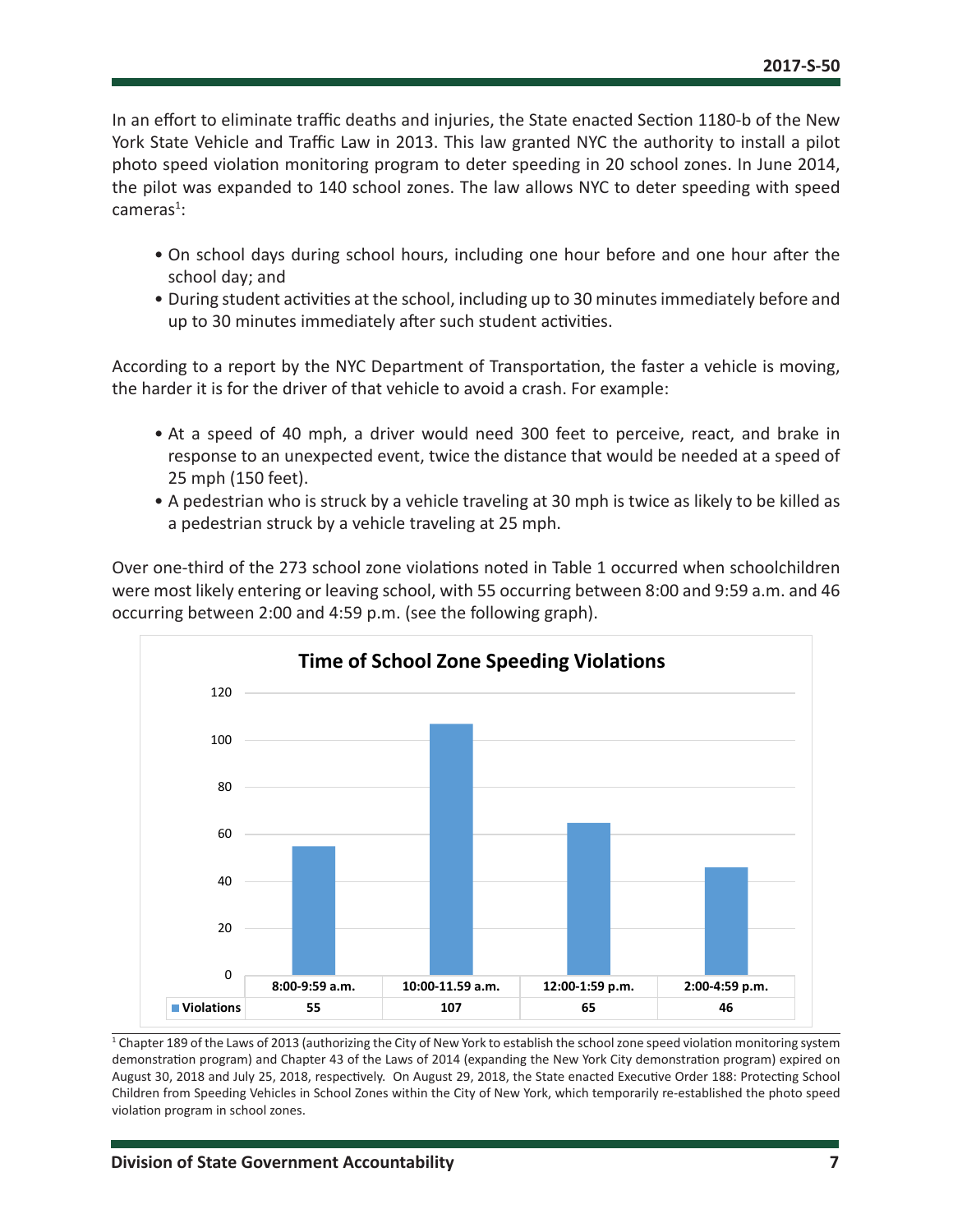### <span id="page-8-0"></span>**Payment of Fines Issued to OPWDD Vehicles**

OPWDD, as owner of its fleet, is responsible for payment of violations issued to its vehicles. However, OPWDD's Fleet Management Policy states that drivers of State vehicles are personally responsible for all parking, moving, and other violations they incur. According to records from the Office of the State Comptroller's Bureau of State Expenditures and from the Staten Island DDSO, for the period April 1, 2015 through February 7, 2018, OPWDD paid about \$200,000 in fees and penalties for over 1,700 violations incurred by NYC OPWDD drivers. We determined that OPWDD has not provided the DDSOs with guidance as to how they should address traffic violations. As a result, OPWDD employees generally are not being held responsible for these fines. We found that most of the violations that are paid by the State have not been recouped from the drivers responsible. Because few employees have been identified, only \$7,350 of the approximately \$200,000 in fines had been recouped from employees as of our March 2018 review, according to records provided by the DDSOs. The \$7,350 includes \$7,085 recouped by Staten Island.

Furthermore, due to the lack of guidance, the DDSOs are handling the violations differently. For example:

- Metro NY officials said that when fines are received, they generally use the State's credit cards to pay them. We found that officials rarely seek reimbursements from the employees responsible.
- Brooklyn officials generally ignored the violations and did not pay them indicating that this was due to lack of staffing.
- Bernard M. Fineson officials asserted that they generally advised employees to pay the fines. However, they did not monitor the payments.
- Staten Island officials generally paid the fines and often attempted to identify the drivers responsible and recoup payments.

Because Brooklyn and Bernard M. Fineson generally did not pay the fines in a timely manner, many outstanding violations continued to incur penalties and interest.

Based on the limited information available, we could not determine the breakdown of fines, penalties, and interest included in the \$200,000 paid by the NYC DDSOs. However, our analysis showed that significant penalties and interest were often incurred. As of February 2018, 277 of the 467 violations that were outstanding as of October 2017 remained outstanding. We found that the original fines for these violations totaled \$16,875. Because these violations were left unaddressed for such a lengthy period – some going as far back as 2015 – additional penalties and interest of approximately \$9,290 and \$2,034, respectively, had been incurred as of the time of our review. As a result of our audit, OPWDD officials informed us that outstanding violations have since been paid.

The DDSOs have not identified most of the employees who disobeyed the traffic laws and who were responsible for reimbursing OPWDD for the fines. We note that Staten Island identified the most employees responsible for the violations it paid, doing so for 132 of the 215 violations (61 percent) paid during our audit period. Of concern, the DDSOs have not been identifying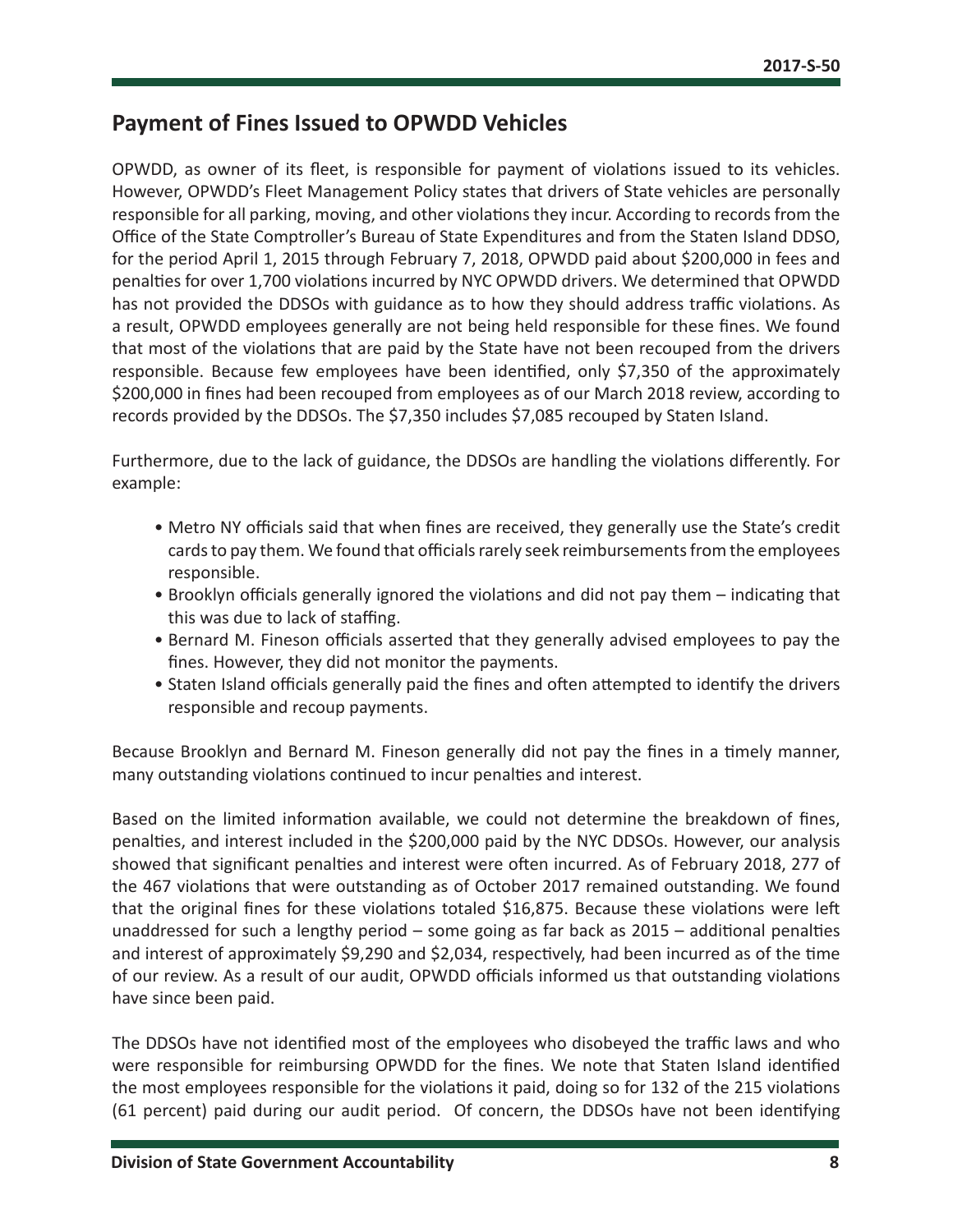<span id="page-9-0"></span>employees who continuously receive safety violations and whether they need training or counseling, or if they should be reassigned. Despite the DDSOs' limited information on drivers who incurred the violations, we analyzed this information and identified several drivers who were repeatedly ticketed for the same or similar violations. For example:

- One Staten Island driver incurred four violations between January 2017 and March 2017 for "speeding through a school zone";
- Three drivers from Bernard M. Fineson each incurred three "speeding through a school zone" violations within a three- to six-month period; and
- Two drivers from Metro NY each incurred two "speeding through a school zone" violations within two months.

DDSO staff have acknowledged that this type of analysis is not performed and that employees who repeatedly violate traffic laws are not identified and targeted to receive training or counseling, or be considered for reassignment.

### **Drivers With Suspended Licenses or Poor Driving Histories**

According to OPWDD officials, employees in the title positions of Direct Support Assistant and Developmental Assistant are required to have valid driver licenses. These employees generally transport OPWDD clients to medical appointments or for shopping and other purposes. Such employees are assigned to specific residences and drive the vehicles assigned to those residences. According to OPWDD's Fleet Management Policy, a vehicle log must be maintained for each vehicle, reflecting information such as the date and time of use, driver, and purpose of each trip.

OPWDD participates in LENS, which notifies organizations of expiration and renewal dates for their employees' driver licenses; suspension, revocation, and restoration of licenses; traffic convictions; and reportable accidents. In order to identify at least 50 employees whose licenses were suspended during our audit period, we first identified a population of 2,543 active employees who, based on their titles, would likely drive clients. We then randomly selected employees at each of the four DDSOs and reviewed their DMV records. In total, we reviewed the records for 282 of the 2,543 employees to identify 50 who had suspended licenses at least once during our audit period.

We reviewed DDSO vehicle logs (see Table 2) and found that at least 7 of the 50 employees had driven OPWDD vehicles assigned to transport clients while their driver licenses were suspended. These seven employees had 15 suspensions and drove at least 33 times with suspended licenses, including one employee who drove 19 times. For another eight employees (seven from the Brooklyn DDSO and one from the Staten Island DDSO), we could not determine whether they drove OPWDD vehicles during the suspension period because the DDSOs did not provide us with the relevant vehicle logs.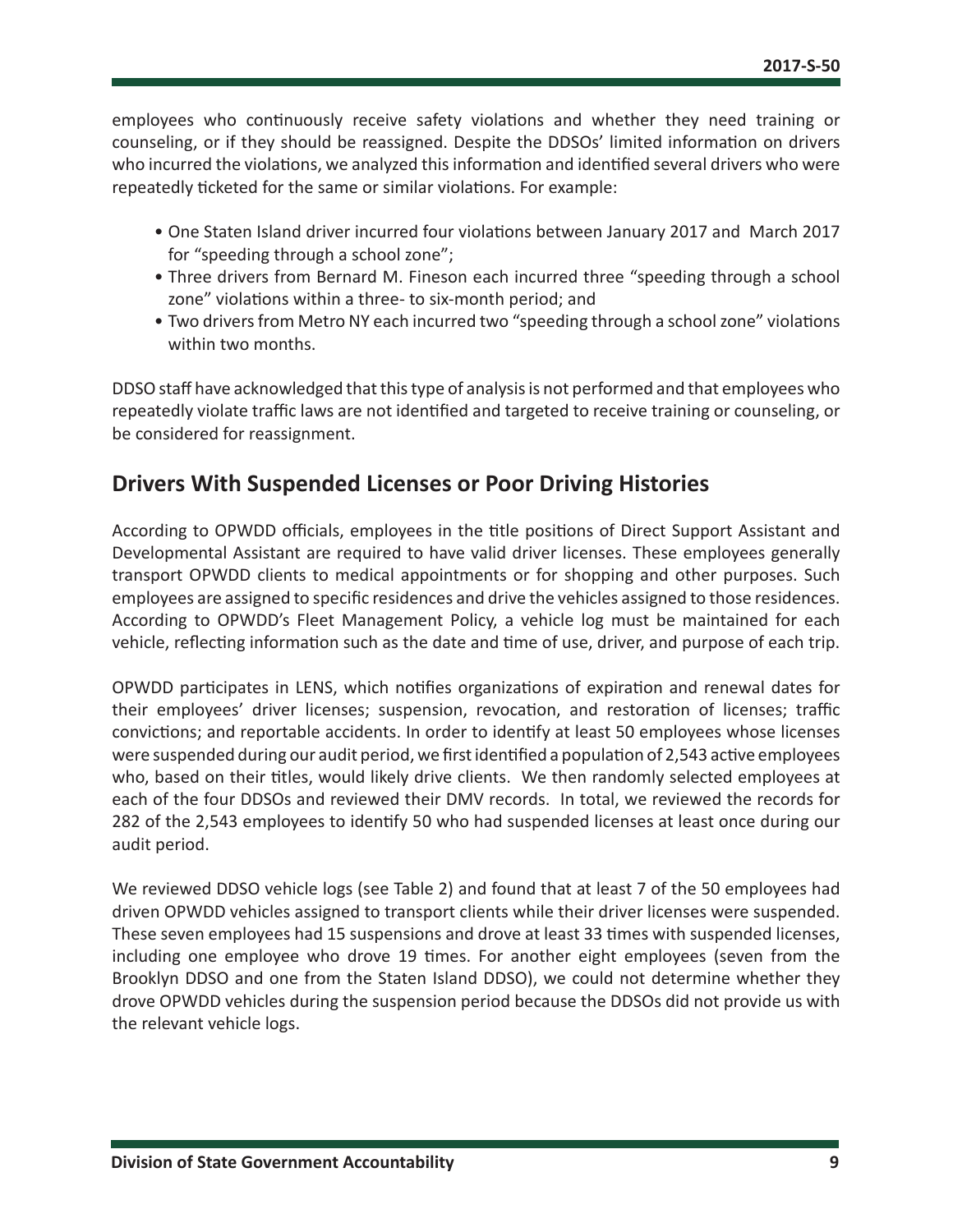| <b>Employee</b> | <b>DDSO</b> | Date of           | <b>Date</b>       | Date(s) Employee Drove        |
|-----------------|-------------|-------------------|-------------------|-------------------------------|
|                 |             | License           | License           | <b>With Suspended License</b> |
|                 |             | <b>Suspension</b> | <b>Suspension</b> |                               |
|                 |             |                   | <b>Cleared</b>    |                               |
| 1               | Metro NY    | 1/23/2017         | 8/29/2017         | 3/27/2017; 5/4/2017           |
| $\overline{2}$  | Metro NY    | 8/30/2016         | 9/15/2016         | None                          |
|                 |             | 9/7/2016          | 9/15/2016         | None                          |
|                 |             | 10/15/2016        | 1/20/2017         | 11/4/2016; 11/6/2016;         |
|                 |             |                   |                   | 12/26/2016                    |
|                 |             | 11/25/2017        | 1/10/2018         | None                          |
| 3               | Metro NY    | 9/16/2017         | 9/29/2017         | 9/20/2017; 9/21/2017;         |
|                 |             |                   |                   | 9/22/2017; 9/26/2017          |
| $\overline{4}$  | Bernard M.  | 5/5/2016          | 6/3/2016          | 5/5/2016; 5/6/2016;           |
|                 | Fineson     |                   |                   | 5/7/2016; 5/10/2016;          |
|                 |             |                   |                   | 5/11/2016; 5/12/2016;         |
|                 |             |                   |                   | 5/14/2016; 5/15/2016;         |
|                 |             |                   |                   | 5/17/2016; 5/18/2016;         |
|                 |             |                   |                   | 5/19/2016;5/20/2016;          |
|                 |             |                   |                   | 5/21/2016; 5/26/2016;         |
|                 |             |                   |                   | 5/27/2016; 5/28/2016          |
|                 |             | 11/2/2016         | 11/9/2016         | None                          |
|                 |             | 8/30/2017         | 9/6/2017          | 8/30/2017; 9/2/2017;          |
|                 |             |                   |                   | 9/5/2017                      |
| 5               | Bernard M.  | 7/4/2017          | 7/25/2017         | 7/8/2017; 7/14/2017           |
|                 | Fineson     | 10/3/2017         | 1/12/2018         | None                          |
| 6               | Bernard M.  | 2/15/2017         | 2/17/2017         | 2/15/2017; 2/16/2017          |
|                 | Fineson     |                   |                   |                               |
| 7               | Bernard M.  | 7/8/2015          | 7/29/2015         | 7/21/2015                     |
|                 | Fineson     | 5/8/2016          | 5/18/2016         | None                          |
|                 |             | 5/31/2017         | 5/31/2017         | None                          |

#### **Table 2 – Seven Employees Who Drove With Suspended Licenses**

Our review found that the DDSOs were not always monitoring LENS reports to ensure employees do not drive with suspended licenses. Each DDSO's HR office is responsible for monitoring LENS reports. However, for 8 of the 15 suspensions noted in Table 2, HR did not have the LENS reports. For the remaining seven suspensions for which HR did have LENS reports, five reports were received by HR timely; HR received the remaining two reports 2 and 26 days, respectively, after the suspension date. HR staff from one of the DDSOs told us that there was inadequate staffing to monitor LENS reports.

Further review of the driving histories of the 50 employees with suspended licenses identified significant issues, including three drivers who had their licenses suspended for driving their personal vehicles while impaired. Other drivers received several points on their licenses in a very short period of time, indicating a need for enhanced OPWDD oversight. As the DMV records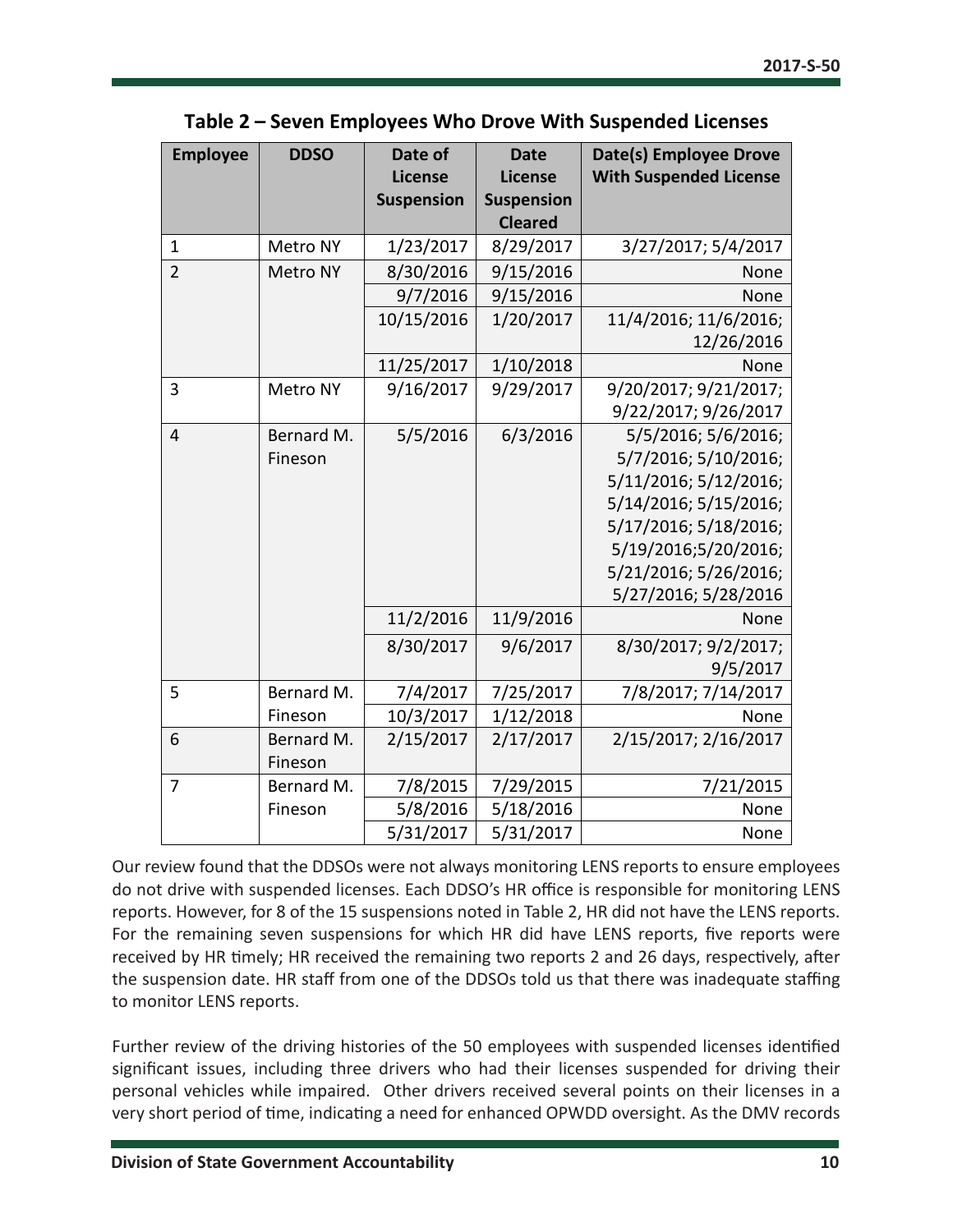<span id="page-11-0"></span>reviewed did not indicate the vehicle being driven at the times the points were issued, we do not know if these individuals were driving OPWDD vehicles when the points were issued.

- One employee received 15 points between April 2017 and October 2017 for violations such as failing to stop at a stop sign, using a cell phone while driving, and backing up unsafely. Her license was suspended five times between 2016 and 2018.
- Another employee received 12 points between July 2016 and June 2017 for using a cell phone while driving, failing to stop at a stop sign, and speeding. This employee received nine suspensions between February 2015 and January 2018.

It is imperative that OPWDD monitor employees who have poor driving records to ensure that they receive appropriate training in safe driving practices, thus minimizing the risks to clients and the public.

In their response, OPWDD officials pointed out that, although the Metro NY DDSO business office had previously been responsible for notifying the employee and his or her supervisor when the employee's license was suspended, this responsibility has since been transferred to its HR office to ensure consistency across the State. Further, OPWDD officials responded that they do not have the authority to counsel or discipline employees for matters unrelated to their work, such as their personal driving histories. As stated on the LENS website, the purpose of LENS is to supply organizations with important information about the driving qualifications of their drivers so they can quickly identify problem drivers and focus efforts to improve safety and decrease vulnerability. We recommend that OPWDD monitor and use this information to improve driving safety.

### **Vehicle Recalls**

The National Highway Traffic Safety Administration (NHTSA) issues vehicle safety standards and requires manufacturers to recall vehicles that have safety-related defects or that do not meet federal safety standards. Defects can include steering components that can break suddenly, wiring problems that can result in a fire, and wheels that can crack or break. NHTSA maintains a database of open recalls (unresolved recalls) for specific vehicles. Vehicles are removed from the database after the manufacturers report that they have completed the repairs.

We searched the NHTSA database to determine whether there were any open recalls for the 456 OPWDD vehicles assigned to the four NYC DDSOs. We found that 57 vehicles (13 percent) had been issued 60 recall notices, which remained open as of October 20, 2017. Documentation provided by the DDSOs indicated that 10 of the 60 recalls had, in fact, been corrected, but were not reflected in the NHTSA database. However, these ten recall repairs were not made timely – taking between 168 days (5.6 months) to 2,324 days (6.4 years) after issuance of the recalls.

In response to our preliminary findings, OPWDD officials provided the auditors with documentation to support the repairs of 15 additional recalls. However, the documentation indicates that 14 of the 15 repairs were done after our visits to the DDSOs. Eleven of the 15 repairs took nearly four or more years, with the longest repair taking nearly seven years. OPWDD officials also indicated that two additional recalls are no longer outstanding on the NHTSA database; however, OPWDD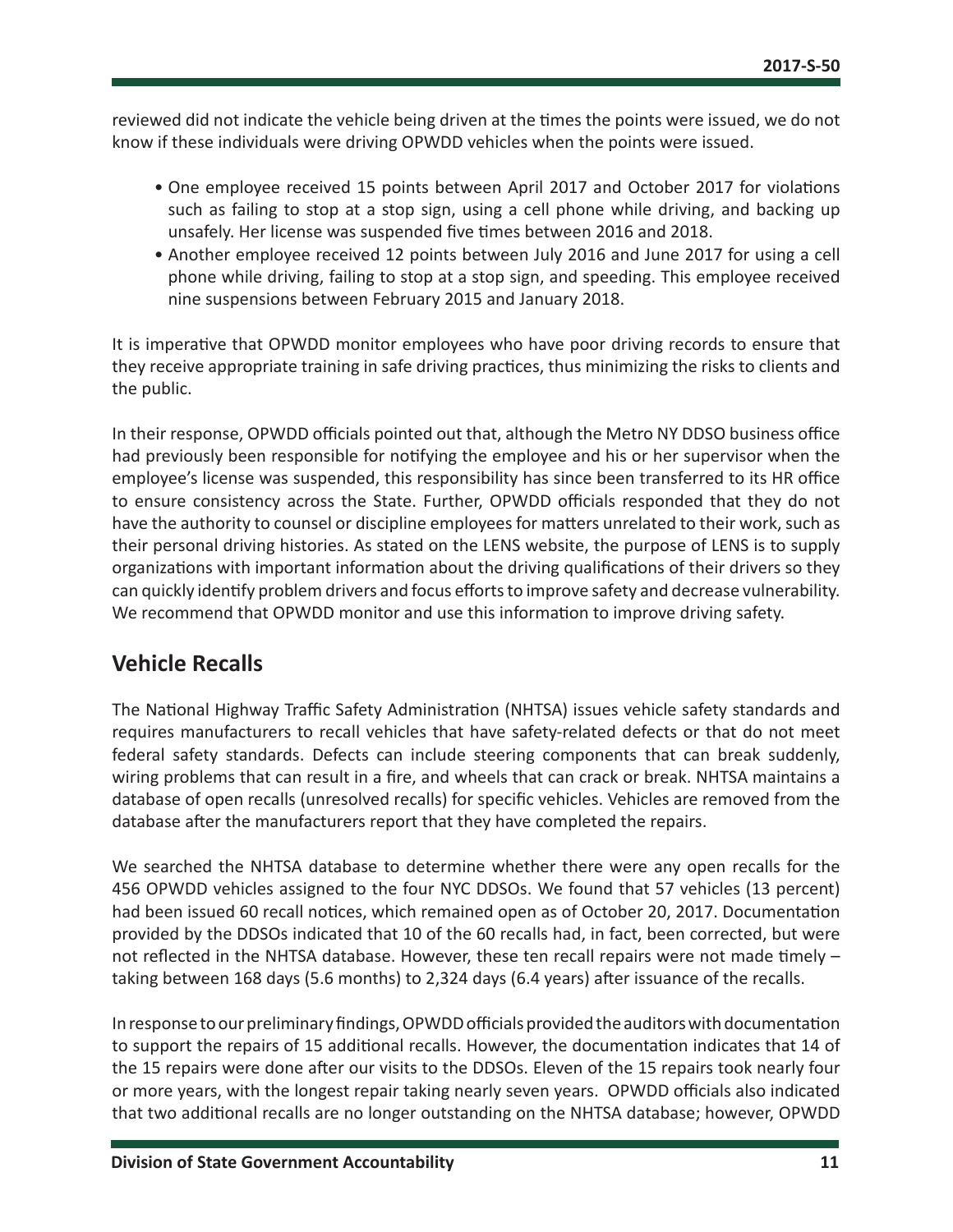<span id="page-12-0"></span>did not provide us with documentation to support when the repairs were done.

OPWDD also informed us that, until the 2017-18 fiscal year, it was only required to retain documentation, including repair receipts, for four years. However, OPWDD officials did not provide documentation to support the repairs of another 21 vehicles with open recalls from March 17, 2014 to July 24, 2017, which is within the four-year time frame that such supporting documentation should have been retained. Some of the recalls for which OPWDD did not provide support included repairs of a serious nature, such as unintended engine shut-off, inflator rupture during airbag deployment, and leaks in vehicle equipment that could cause fire or other harm.

OPWDD officials also indicated that one vehicle with an open recall dated July 24, 2017 for a safety risk related to the seatbelt anchor bolt was totaled and will be surplused. However, we note that in order for OGS to surplus a vehicle, OPWDD must attest that there are no open recalls. This underscores why it is important for OPWDD to maintain documentation in support of recall repairs.

### **Recommendations**

- 1. Analyze traffic violations and driving histories to identify whether employees need training or counseling, or if they should be reassigned.
- 2. Establish procedures to identify employees responsible for traffic violations so that fines are paid timely and/or can be recouped. Ensure that the fines, penalties, and interest identified in this report are collected from employees, as warranted.
- 3. Monitor LENS reports to ensure employees maintain valid driver licenses, and strengthen the monitoring process to ensure employees with suspended licenses do not drive OPWDD vehicles.
- 4. Ensure recall repairs are done timely and maintain supporting documentation of the repairs.

# **Audit Scope, Objective, and Methodology**

The objective of this audit was to determine whether OPWDD ensures that its vehicles are being operated safely by employees with valid driver licenses. Our audit covered OPWDD employees' driving histories and violations and OPWDD's resolution of vehicle recalls during the period of April 1, 2015 through June 26, 2018, but excluded third-party contracted drivers. This audit, which began in July 2017, was severely delayed as a result of OPWDD officials' resistance to our repeated requests for program information and access to staff. It took until January 2018 for OPWDD officials to begin providing audit staff with the requested information and with access to appropriate OPWDD program staff.

To accomplish our objective and assess the internal controls as they related to our audit objective, we reviewed applicable regulations, policies, and procedures. We interviewed OPWDD officials to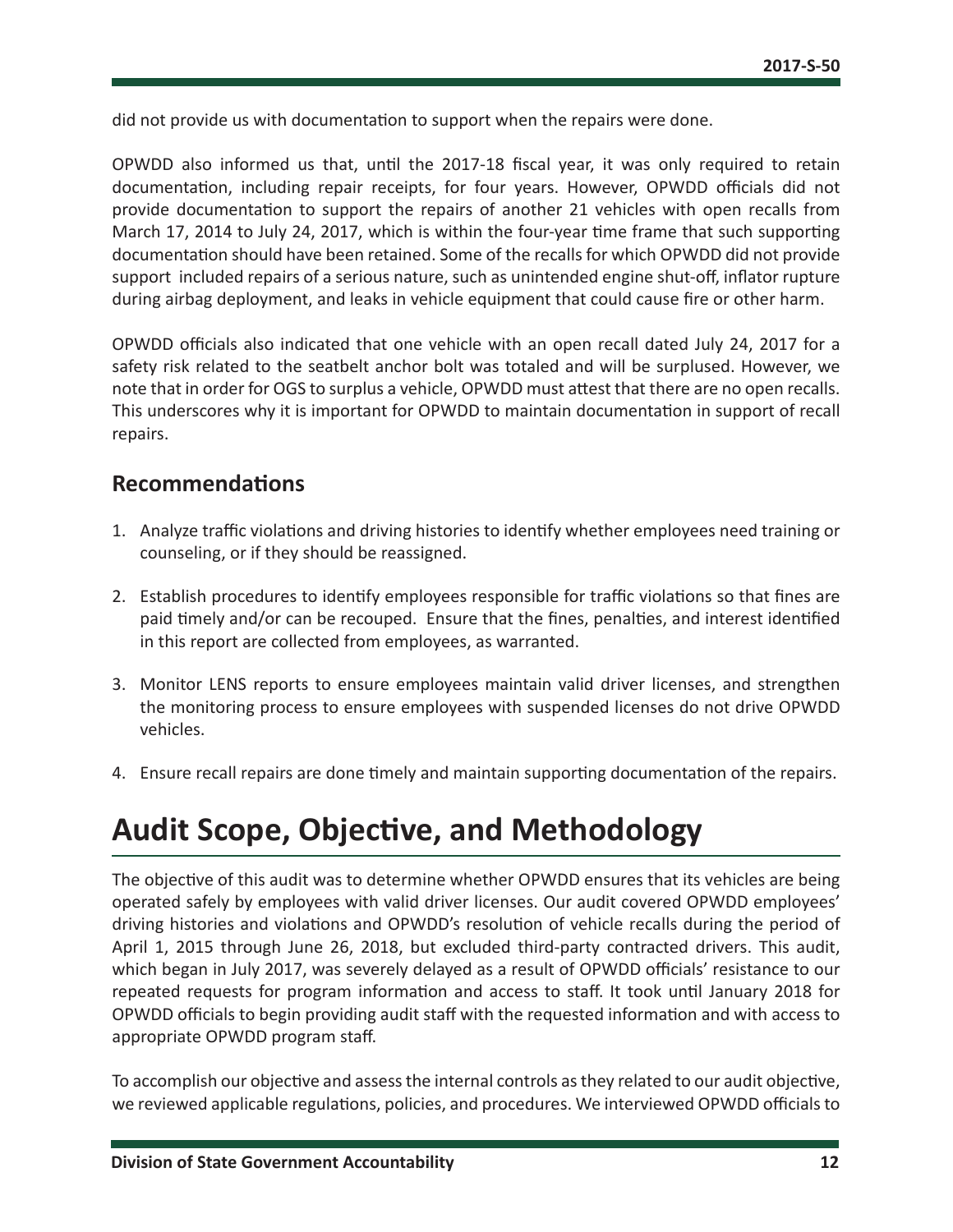<span id="page-13-0"></span>gain an understanding of OPWDD's process for tracking vehicles assigned to NYC offices, monitoring camera and parking violation fines issued to OPWDD vehicles, and repairing vehicle recalls. Using DMV's electronic database, we reviewed the driving records of randomly sampled employees whose function, according to OPWDD officials, included transporting clients; identified drivers with suspended licenses; and reviewed vehicle logs to identify individuals who might have driven with suspended licenses. We obtained a list of vehicles assigned to the OPWDD offices from OGS and from OPWDD and tested the integrity of the data we received. Using the NYC online search tool, we identified and reviewed the status of camera and parking violations issued as of October 2017 and as of February 2018 to the more than 450 OPWDD vehicles assigned to the NYC DDSOs. We searched for open recall repairs using the NHTSA database.

We conducted our performance audit in accordance with generally accepted government auditing standards. Those standards require that we plan and perform the audit to obtain sufficient, appropriate evidence to provide a reasonable basis for our findings and conclusions based on our audit objective. We believe that the evidence obtained during the audit provides a reasonable basis for our findings and conclusions based on our audit objective.

In addition to being the State Auditor, the Comptroller performs certain other constitutionally and statutorily mandated duties as the chief fiscal officer of New York State. These include operating the State's accounting system; preparing the State's financial statements; and approving State contracts, refunds, and other payments. In addition, the Comptroller appoints members to certain boards, commissions, and public authorities, some of whom have minority voting rights. These duties may be considered management functions for purposes of evaluating organizational independence under generally accepted government auditing standards. In our opinion, these functions do not affect our ability to conduct independent audits of program performance.

# **Authority**

This audit was performed pursuant to the State Comptroller's authority under Article V, Section 1 of the State Constitution and Section 8 of the State Finance Law.

# **Reporting Requirements**

We provided a draft copy of this report to OPWDD officials for their review and comment. Their comments were considered in preparing this final report and are attached in their entirety at the end of this report. Although OPWDD officials stated that they disagreed with certain of the conclusions and recommendations, they nevertheless indicated that they are implementing and/ or strengthening several of their policies and procedures to address the various issues identified by our audit.

Within 90 days after final release of this report, as required by Section 170 of the Executive Law, the Commissioner of the Office for People With Developmental Disabilities shall report to the Governor, the State Comptroller, and the leaders of the Legislature and fiscal committees,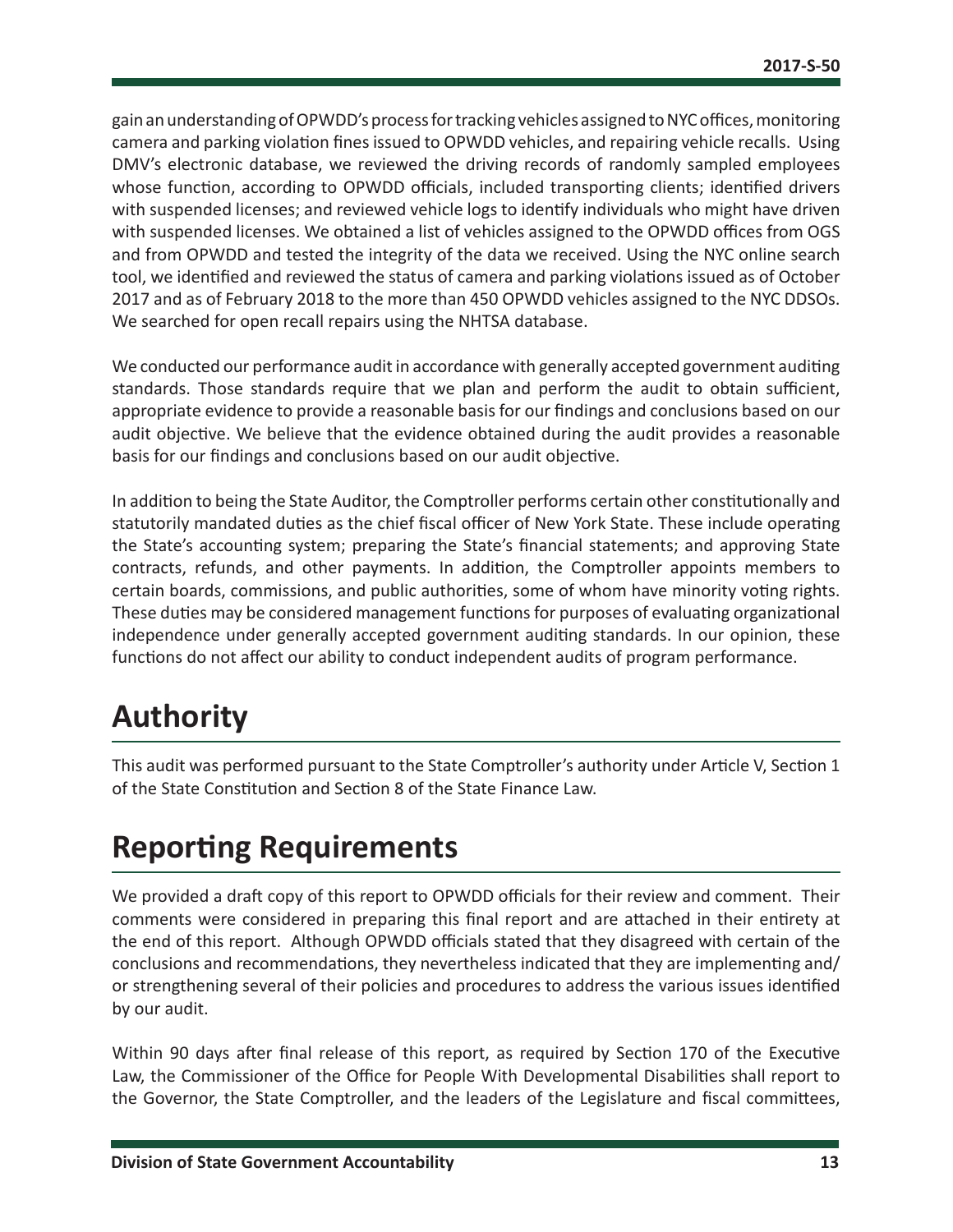advising what steps were taken to implement the recommendations contained herein, and where recommendations were not implemented, the reasons why.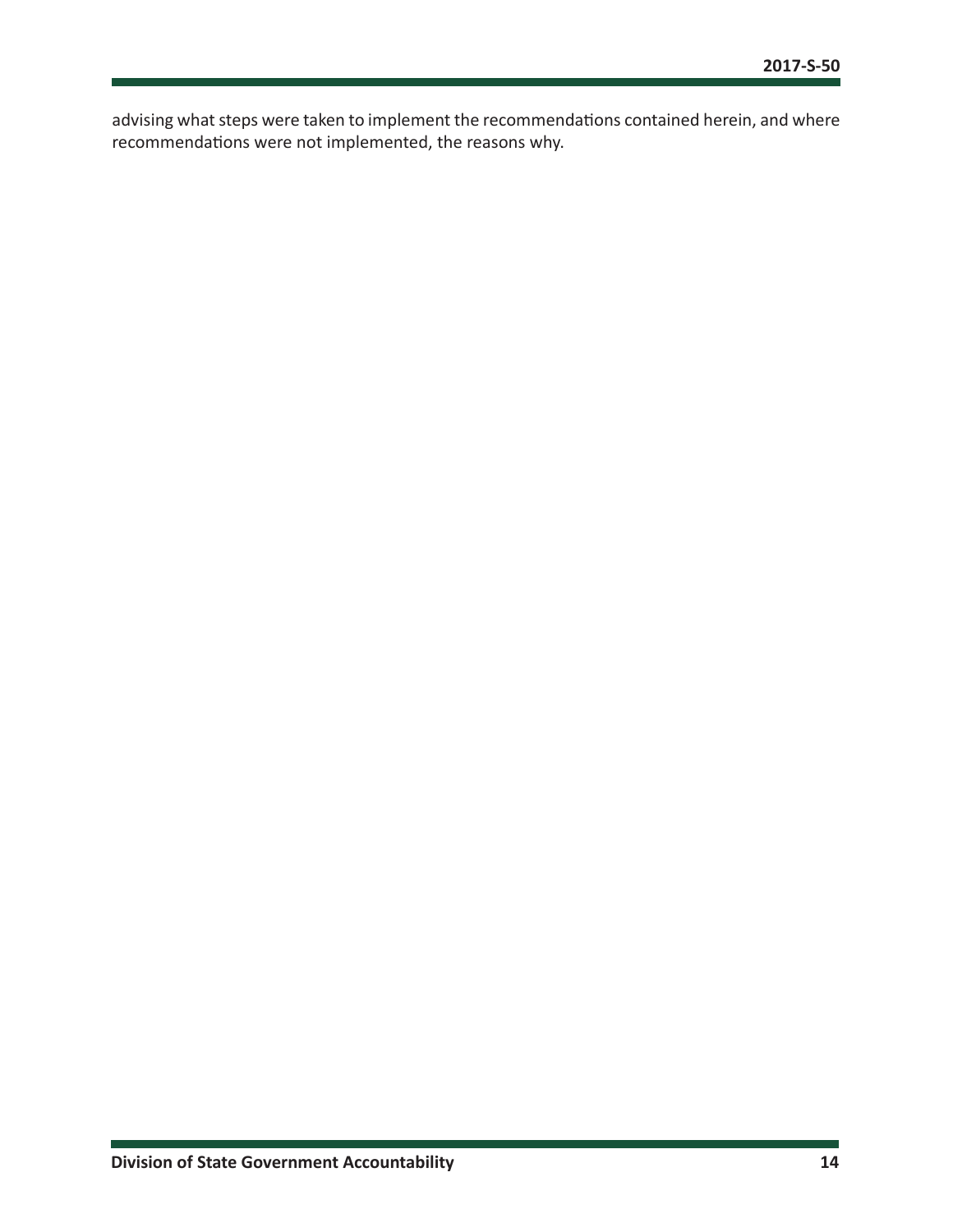# <span id="page-15-0"></span>**Contributors to This Report**

**Kenrick Sifontes**, Audit Director **Cindi Frieder**, CPA, Audit Manager **Aida Solomon**, CPA, Audit Supervisor **Jeremy Mack**, Examiner-in-Charge **Margaret Finlayson**, Senior Examiner **Sophia Lin**, Senior Examiner **Kevin Fung**, Senior Editor

# **Division of State Government Accountability**

Andrew A. SanFilippo, Executive Deputy Comptroller 518-474-4593, [asanfilippo@osc.ny.gov](mailto:asanfilippo%40osc.ny.gov?subject=)

> Tina Kim, Deputy Comptroller 518-473-3596, [tkim@osc.](mailto:tkim%40osc.ny.gov?subject=)ny.gov

Ken Shulman, Assistant Comptroller 518-473-0324, [kshulman@osc.](mailto:kshulman%40osc.ny.gov?subject=)ny.gov

## **Vision**

A team of accountability experts respected for providing information that decision makers value.

# **Mission**

To improve government operations by conducting independent audits, reviews, and evaluations of New York State and New York City taxpayer-financed programs.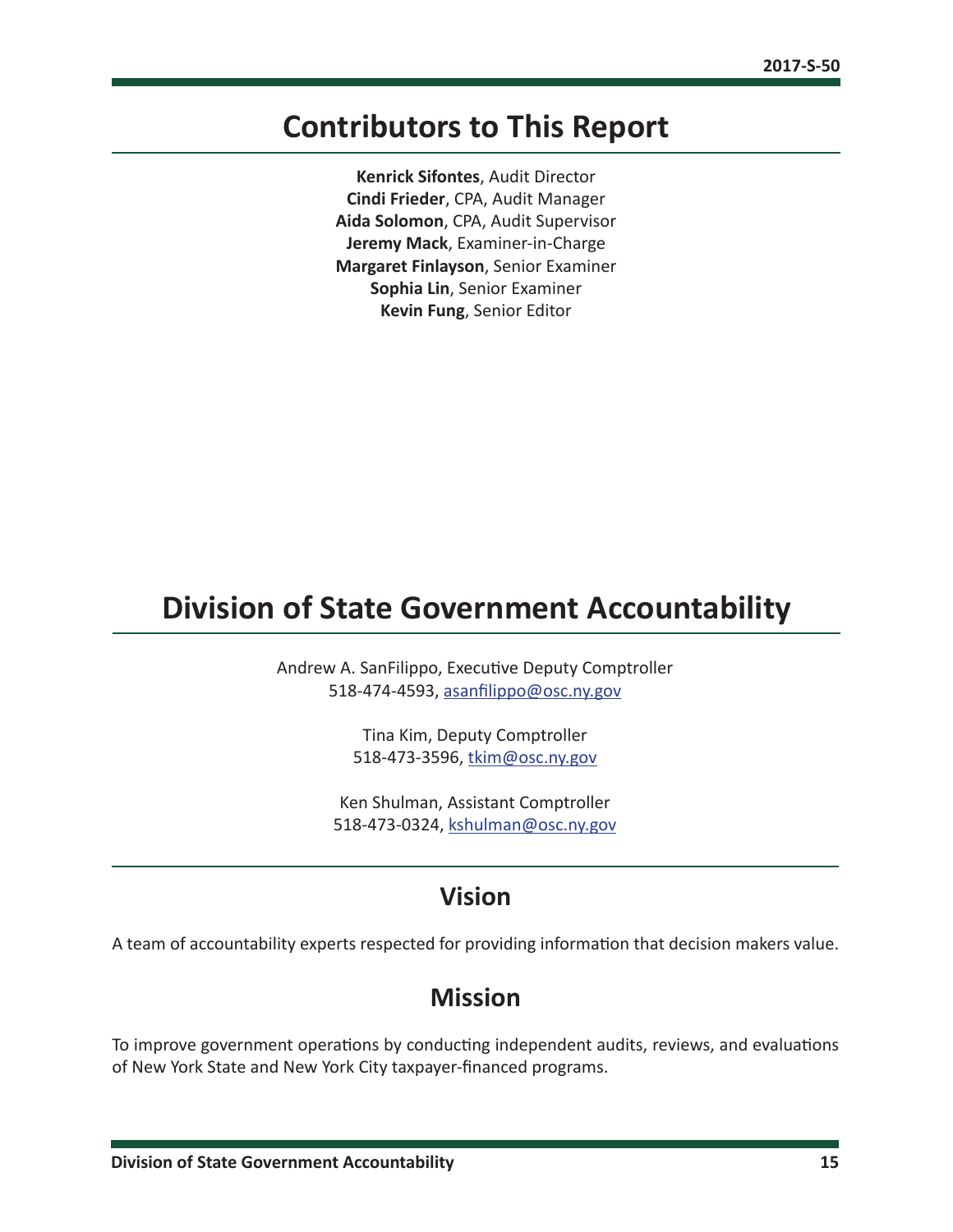# <span id="page-16-0"></span>**Agency Comments and State Comptroller's Comments**



ANDREW M. CUOMO Governor

KERRY A. DELANEY Acting Commissioner

August 29, 2018

Mr. Kenrick Sifontes Audit Director Office of the State Comptroller Division of State Government Accountability 110 State Street, 11th Floor Albany, New York 12236

Re: Draft Report 2017-S-50

Dear Mr. Sifontes:

The Office for People With Developmental Disabilities has reviewed the Office of the State Comptroller's draft audit report, 2017-S-50, entitled: "Oversight of Passenger Safety."

Please find attached our comments on this draft report. Thank you for the opportunity to comment. If you have any questions or concerns, please do not hesitate to contact me directly at 518- 474-0677 or amanda.s.mitchell@opwdd.ny.gov.

Sincerely,

Amanda Mitchell

Amanda Mitchell External Audit Liaison

**Executive Office** 

44 Holland Avenue, Albany, New York 12229-0001 │ 866-946-9733 │www.opwdd.ny.gov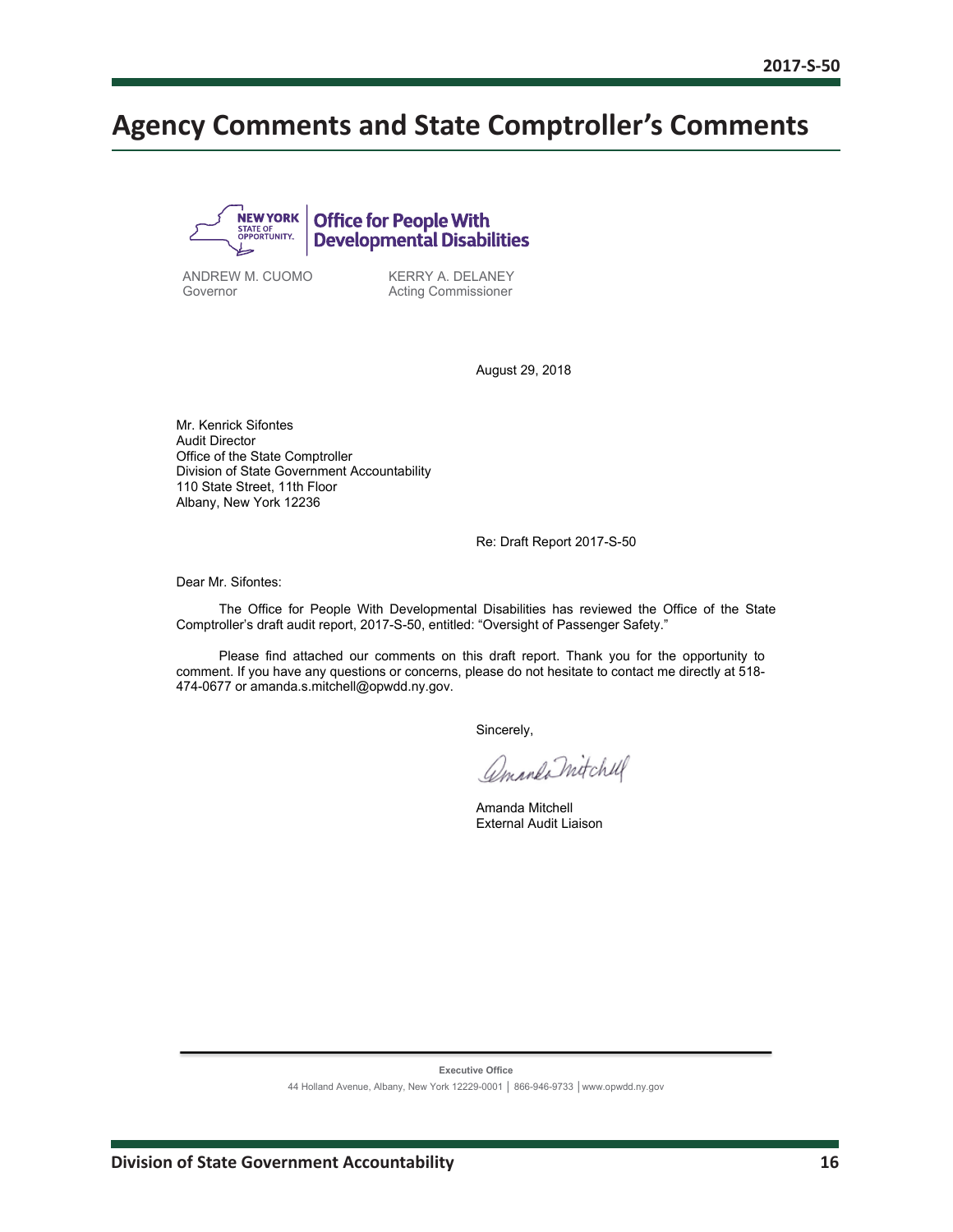#### **Office for People With Developmental Disabilities' Response to the Office of the State Comptroller's Draft Audit Report (No: 2017-S-50): "Oversight of Passenger Safety."**

The New York State Office for People With Developmental Disabilities ("OPWDD") appreciates the opportunity to respond to the Office of the State Comptroller's ("OSC") draft audit report (2017-S-50) entitled "Oversight of Passenger Safety."

OPWDD provides services and supports to over 130,000 individuals with developmental disabilities, throughout New York State. OSC's review focused on the use of 450 state-owned vehicles in New York City. These vehicles are used to transport individuals with developmental disabilities, to bring maintenance crews to OPWDD offices and residences, and to assist managerial staff in providing necessary oversight and supervision.

The safety of the individuals that OPWDD serves is our highest priority. OPWDD is committed to ensuring that the vehicles used to transport these individuals are safe and that employees are driving them safely. OPWDD issued an agency-wide Fleet Management Policy to all OPWDD employees in November 2017. OPWDD employees must acknowledge in writing that they have received and read the policy before they are permitted to use state vehicles. This policy emphasizes that safety is our first priority by:

- Requiring OPWDD employees driving a state vehicle to have a valid driver's license of the class required for the vehicle being operated;
- Requiring OPWDD employees using a state vehicle to immediately inform his or her supervisor of any license revocation, suspension, or restriction;
- Requiring OPWDD to participate in the Department of Motor Vehicles' ("DMV") License Event Notification Service ("LENS") to receive reports of driver's license revocations, suspensions, and restrictions;
- Prohibiting any person from operating a state vehicle if there has been a change in licensure that restricts driving privileges, unless the operation of the state vehicle complies with such restrictions;
- Informing OPWDD staff that OPWDD retains the right to require any person using a state vehicle to participate in a safe driving program;
- Requiring the completion and maintenance of a vehicle use log for all state vehicles; and
- Holding the driver of a state vehicle personally responsible for all parking, moving, and E-ZPass violations.

All staff whose duties include driving receive robust training during New Employee Orientation, and before driving any OPWDD vehicles, to assure their driving competence. Staff are trained on topics such as lawful use of State vehicles, safe van use, and emergency procedures. They receive on-the-job training regarding specific details of the vehicles they will use at their worksite. This training includes, for example, wheelchair securement and vehicle maintenance procedures. Staff also review the Fleet Management Policy annually. Further, OPWDD monitors LENS to track and monitor current employee driver status and takes immediate action upon learning that an employee's license has beensuspended or revoked.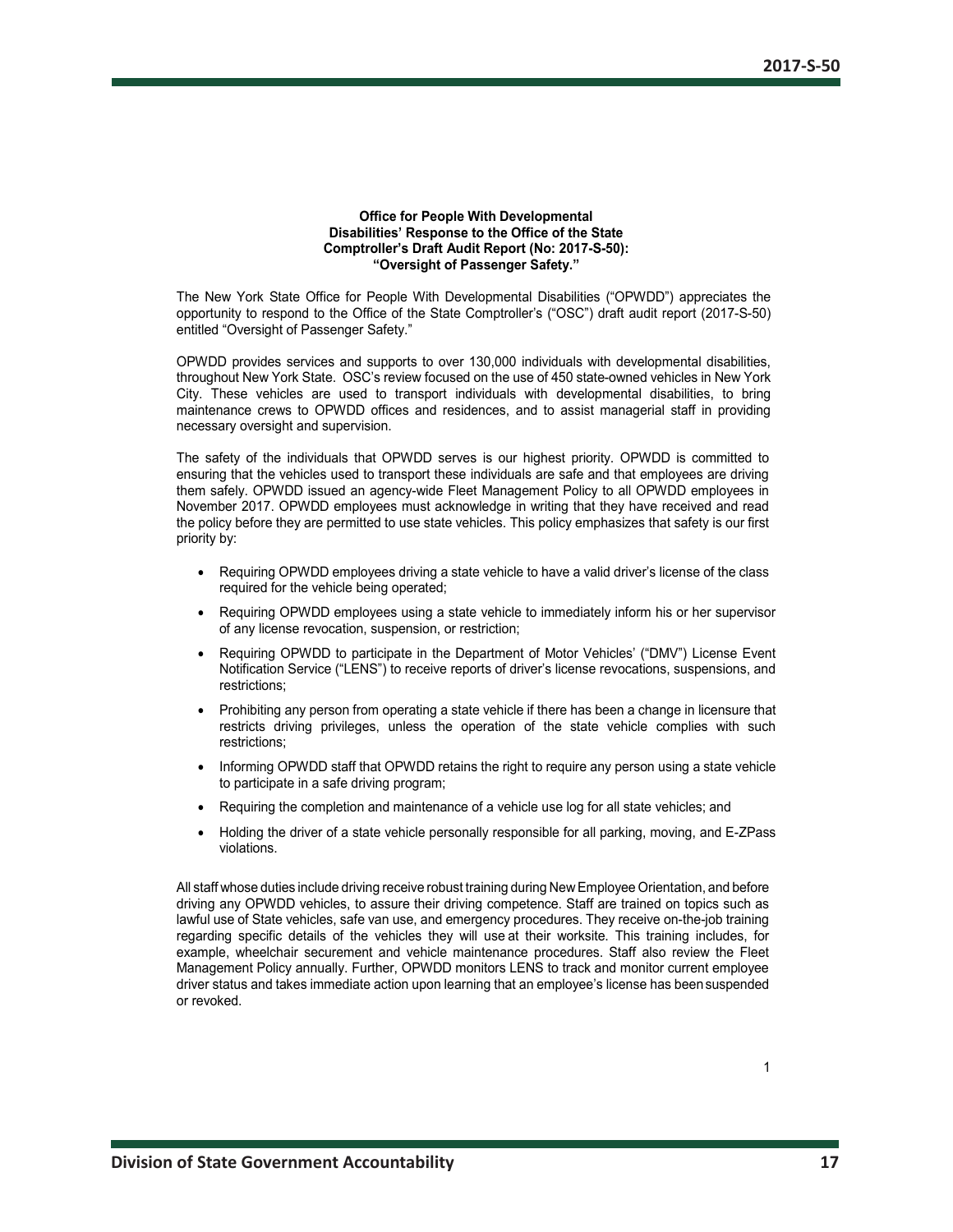OSC's audit reviewed OPWDD's transportation services in New York City between April 1, 2015 and June 26, 2018. To perform this review, OSC used DMV's electronic database to obtain the driving records of randomly sampled employees whose job functions included transporting individuals with developmental disabilities, identified drivers with suspended licenses, and reviewed vehicle logs to identify individuals who might have driven with suspended licenses. Further, OSC used the City of New York's online search tool to identify and review the status of camera and parking violations as of October 2017 and February 2018 issued to the OPWDD vehicles assigned to the New York City offices, and searched for open recall repairs using the National Highway Traffic Safety Administration ("NHTSA") database. OPWDD maintains a fleet of approximately 450 vehicles in New York City, the majority of which are driven multiple times a day.

OSC's review raises several concerns:

1. First, OSC found approximately 1,700 violations over the course of its three-year review for OPWDD's entire 450-vehicle fleet in New York City. OPWDD disagrees with OSC's implication, however, that all such violations implicated safety concerns. OSC made this conclusion based on violations that, for the most part, had nothing to do with safety. In fact, a high percentage of the violations analyzed in OSC's draft report were violations that created relatively few or no significant safety concerns, including failure to display meter receipts, parking in unauthorized areas, and expired registration.

**State Comptroller's Comment** - OSC did not indicate that the 1,700 violations implied safety concerns. Rather, we stated that OPWDD paid about \$200,000 in fees and penalties for over 1,700 violations. What we did state was that of the 467 violations outstanding as of October 2017, 293, or 63 percent, were issued to OPWDD vehicles for either speeding through school zones or failure to stop at a red light. The remaining 174 violations (473 less 293) were for infractions that included parking in unauthorized areas, failure to display meter receipts, and expired registrations. We are surprised that OPWDD officials seem to be implying that speeding through school zones and not stopping at red lights are not safety issues.

OSC did not analyze whether the cited violations occurred while individuals with developmental disabilities were in the vehicles.

**State Comptroller's Comment** - We believe the onus is on OPWDD to analyze its records and determine whether the cited violations occurred while individuals with developmental disabilities were in the vehicles.

OPWDD continually strives to assure that drivers of its vehicles do not incur violations, and that all passengers are transported safely and responsibly. OPWDD requests that OSC revise and correct this conclusion based on the facts presented.

2. Second, OSC identified seven employees who drove OPWDD vehicles while their licenses had been suspended. OPWDD has taken immediate steps to rectify this issue going forward. As noted, OPWDD monitors LENS to track and monitor current employee driver status. Nevertheless, seven employees who were identified through LENS were not promptly removed from driving privileges. To address these concerns, OPWDD has shifted and standardized the monitoring of LENS to Human Resources offices statewide. OPWDD is also in the process of documenting and reinforcing policies and procedures relating to LENS to ensure monitoring efforts capture all employees whose licenses have been suspended or revoked.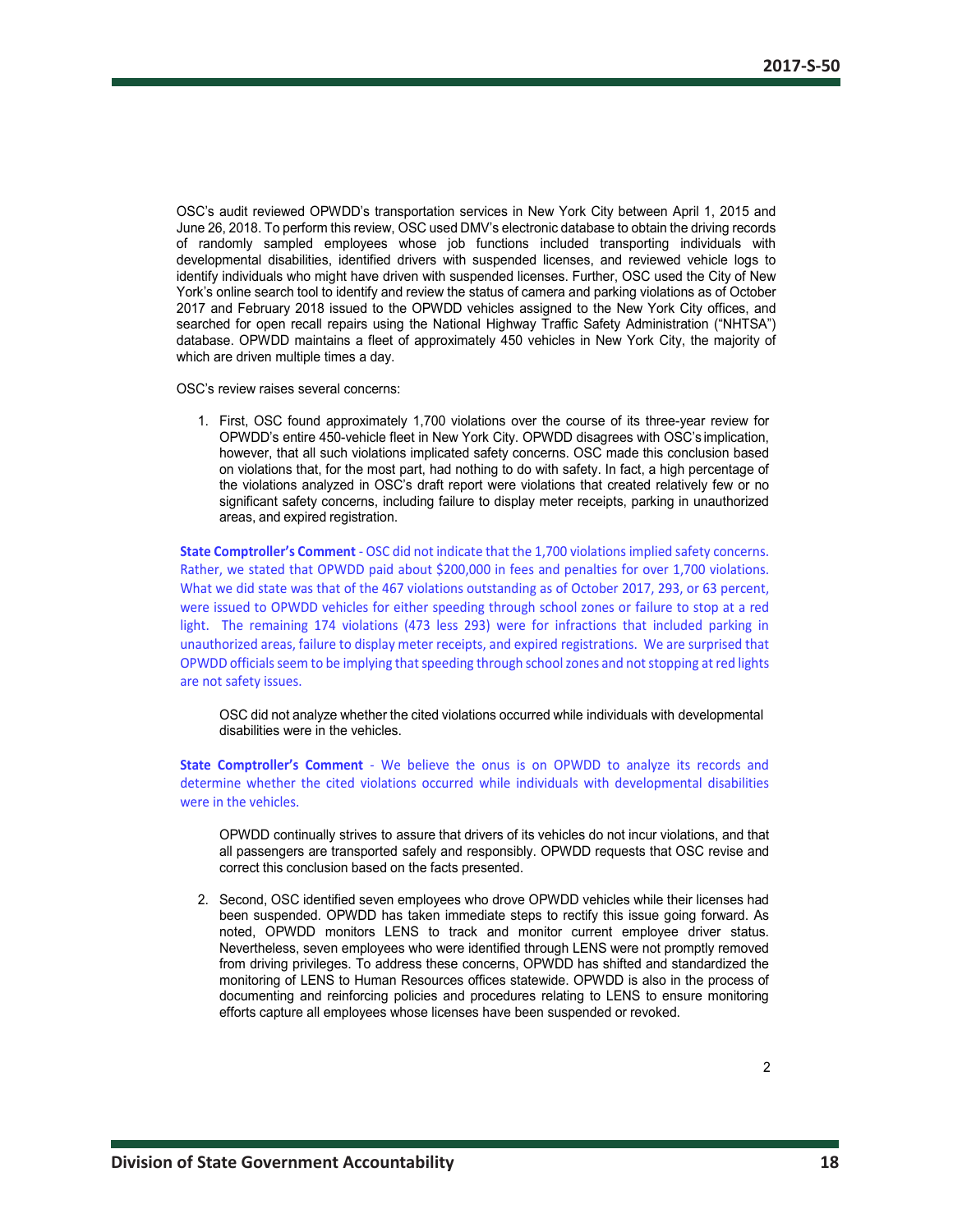3. Third, OSC found that OPWDD did not consistently make timely payment of traffic violations and did not recoup funds from employees who committed traffic violations while driving state vehicles. OSC also found that there was a lack of uniformity in the handling and payment of traffic violations and recoupment of fines. OPWDD disagrees with the OSC conclusion that these are pervasive problems because in fact, these issues are not pervasive, and all violations have since been paid. Nevertheless, OPWDD is enhancing its controls by formalizing and issuing written directions to its Business Offices on the procedures to be used to pay fines and to identify, notify, and collect reimbursement from employees responsible for traffic violations. OPWDD is also developing a bulletin that will be distributed to all staff reminding them of their responsibilities, including their obligation to reimburse OPWDD for fines incurred while driving state-owned vehicles.

**State Comptroller's Comment** - Failure to consistently pay traffic violations timely and recoup funds from employees, and the lack of uniformity in the handling and payment of traffic violations and recoupment of fines, were indeed pervasive problems. Further, OPWDD did not begin paying the outstanding violations until we brought them to its attention.

4. Last, OSC identified that OPWDD should improve its handling of manufacturer recalls. OPWDD does not believe that OSC established a systemic issue with OPWDD's handling of recalls. Further, OSC acknowledged in its draft report that the NHTSA recall database it used was unreliable and contained inaccurate information. Nevertheless, OPWDD is formalizing and will issue policies and procedures to ensure that recall repairs are done timely and that supporting documentation of the repairs is maintained.

OPWDD's specific responses to OSC's recommendations are below.

#### **RESPONSE TO OSC'S RECOMMENDATIONS**

**Recommendation #1**: Analyze traffic violations and driving histories to identify whether employees need training or counseling, or if they should be reassigned.

Response: OPWDD disagrees with OSC's conclusion because, as noted above, the data upon which this conclusion is based, for the most part, has little to do with safety.

**State Comptroller's Comment** - OSC did not indicate that the 1,700 violations implied safety concerns. Rather, we stated that OPWDD paid about \$200,000 in fees and penalties for over 1,700 violations. What we did state was that of the 467 violations outstanding as of October 2017, 293, or 63 percent, were issued to OPWDD vehicles for either speeding through school zones or failure to stop at a red light. The remaining 174 violations (473 less 293) were for infractions that included parking in unauthorized areas, failure to display meter receipts, and expired registrations. We are surprised that OPWDD officials seem to be implying that speeding through school zones and not stopping at red lights are not safety issues.

Nevertheless, OPWDD has taken significant steps to even further ensure safety compliance. OPWDD will continue to rely upon LENS to notify it of employees who have their licenses suspended or revoked. Further, OPWDD will continue to monitor violations incurred by employees driving agency vehicles. However, OPWDD disagrees with this recommendation to the degree to which it recommends that OPWDD monitor employees' personal driving records. Although OPWDD uses LENS to monitor employees' driving violations when they result in a license suspension or revocation, it cannot monitor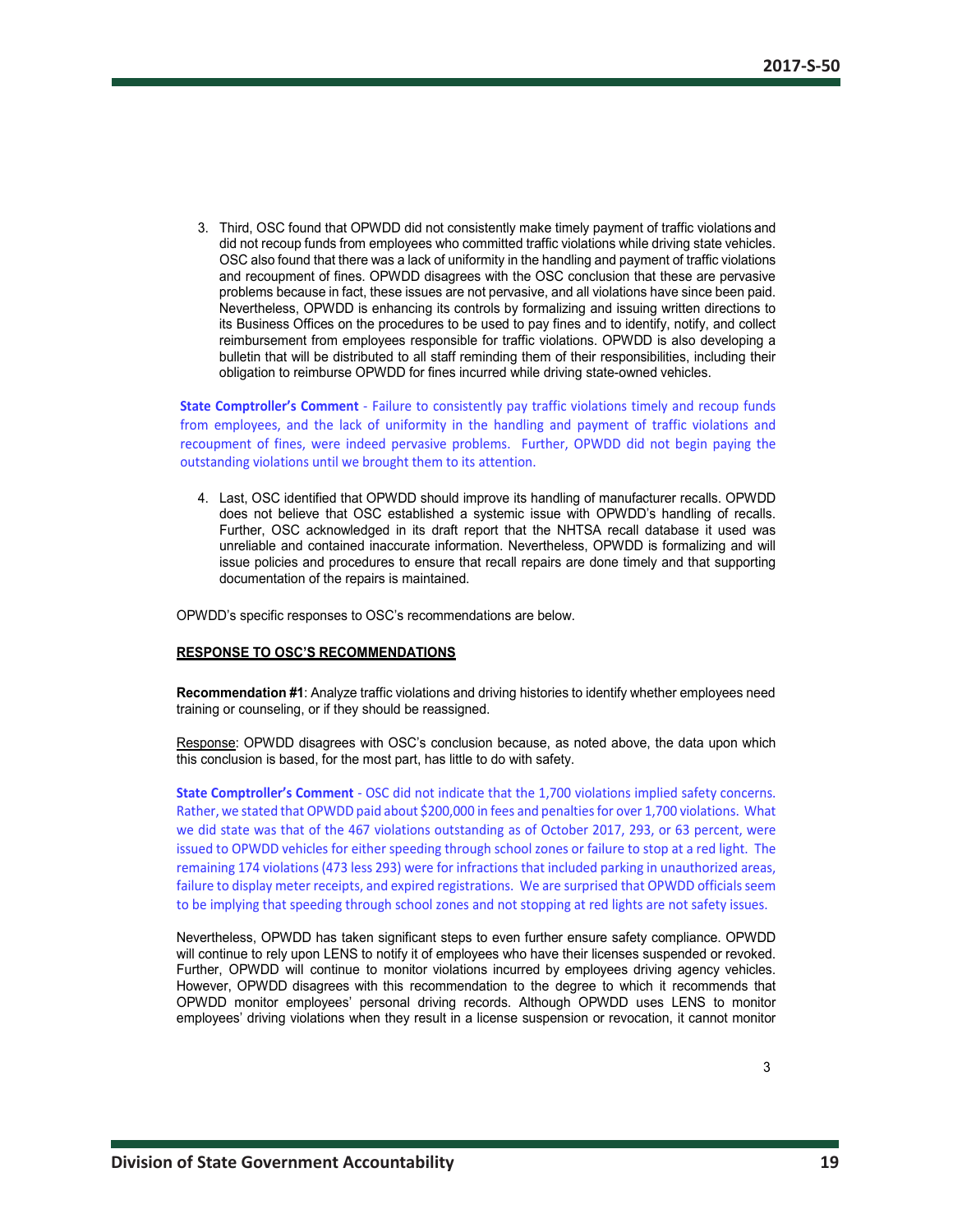for other traffic and parking violations incurred on an employee's personal time. Further, most minor violations incurred by employees on their personal time cannot become the basis for employment-related discipline because they are not work-related.

**State Comptroller's Comment** - We did not recommend that OPWDD use minor traffic or parking violations incurred by employees on personal time as the basis for employment-related discipline. Rather, based on the weaknesses we identified in the report, we recommend that OPWDD use available information to do a better job in monitoring the traffic violations and driving histories of its employees to better identify ways to improve the safety of its clients.

**Recommendation #2**: Establish procedures to identify employees responsible for traffic violations so that fines are paid timely and/or can be recouped. Ensure that the fines, penalties, and interest identified in this report are collected from employees, as warranted.

Response: OPWDD is formalizing and will issue written directions to its Business Offices on the procedures to be used to pay fines and to identify, notify, and collect reimbursement from employees responsible for traffic violations. OPWDD is also developing a bulletin that will be distributed to all staff reminding them of their responsibilities, including their obligation to reimburse OPWDD for fines incurred while driving state-owned vehicles. In addition, OPWDD is exploring the feasibility of installing global positioning software ("GPS") in OPWDD state-owned vehicles statewide to strengthen the safe transport of individuals it serves. The use of GPS, which would have driver-specific key fobs, would serve many purposes, including assisting with expedited identification of employees who commit traffic violations, therefore creating more efficient recoupment of fines from drivers. Further, OPWDD has hired a new fleet manager dedicated to implementing these and other transportation-related improvements. Lastly, OPWDD will use the City of New York's Fleet Management System as a tool to assist in ensuring that all New York City traffic violations are timely resolved.

**Recommendation #3**: Monitor LENS reports to ensure employees maintain valid driver licenses, and strengthen the monitoring process to ensure employees with suspended licenses do not drive OPWDD vehicles.

Response: OPWDD disagrees with the need for this recommendation because it currently engages in such monitoring. LENS is used to track and monitor current employee driver status. Upon learning that an employee's license has been suspended or revoked, appropriate administrative action will be taken. To further strengthen practices, OPWDD is also in the process of documenting and reinforcing policies and procedures relating to LENS to ensure monitoring efforts capture all employees whose licenses have been suspended or revoked.

**State Comptroller's Comment** - The fact that seven employees drove vehicles while their licenses were suspended indicates a need for strengthening this monitoring process. We are pleased to learn that OPWDD is in the process of documenting and reinforcing policies and procedures to further strengthen its monitoring efforts for capturing all employees whose licenses have been suspended or revoked.

**Recommendation #4**: Ensure recall repairs are done timely and maintain supporting documentation of the repairs.

Response: OPWDD is formalizing and will issue policies and procedures to ensure that recall repairs are done timely and that supporting documentation of the repairs is maintained. OPWDD has also repaired